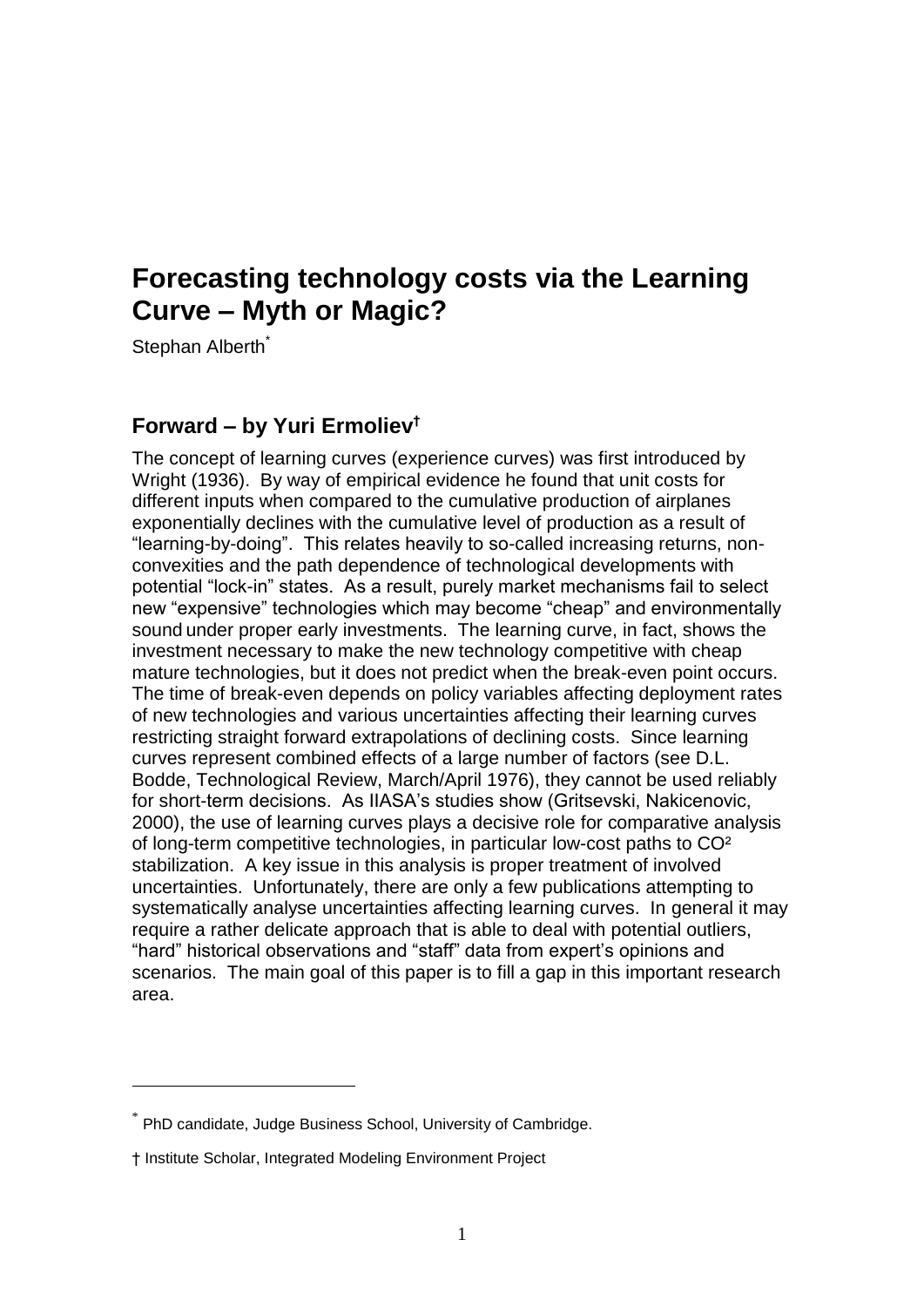# **Abstract**

To further our understanding of the effectiveness of learning or experience curves to forecast technology costs, a statistical analysis using historical data has been carried out. Three hypotheses have been tested using available data sets that together shed light on the ability of experience curves to forecast future technology costs. The results indicate that the Single Factor Learning Curve is a highly effective estimator of future costs with little bias when errors were viewed in their log format. However it was also found that due to the convexity of the log curve an overestimation of potential cost reductions arises when returned tothe results were considered in their monetary units. Furthermore the effectiveness of increasing weights for more recent data was tested using Weighted Least Squares with exponentially increasing weights. This resulted in forecasts that were typically less biased than when using Ordinary Least Square and highlighted the potential benefits of this method.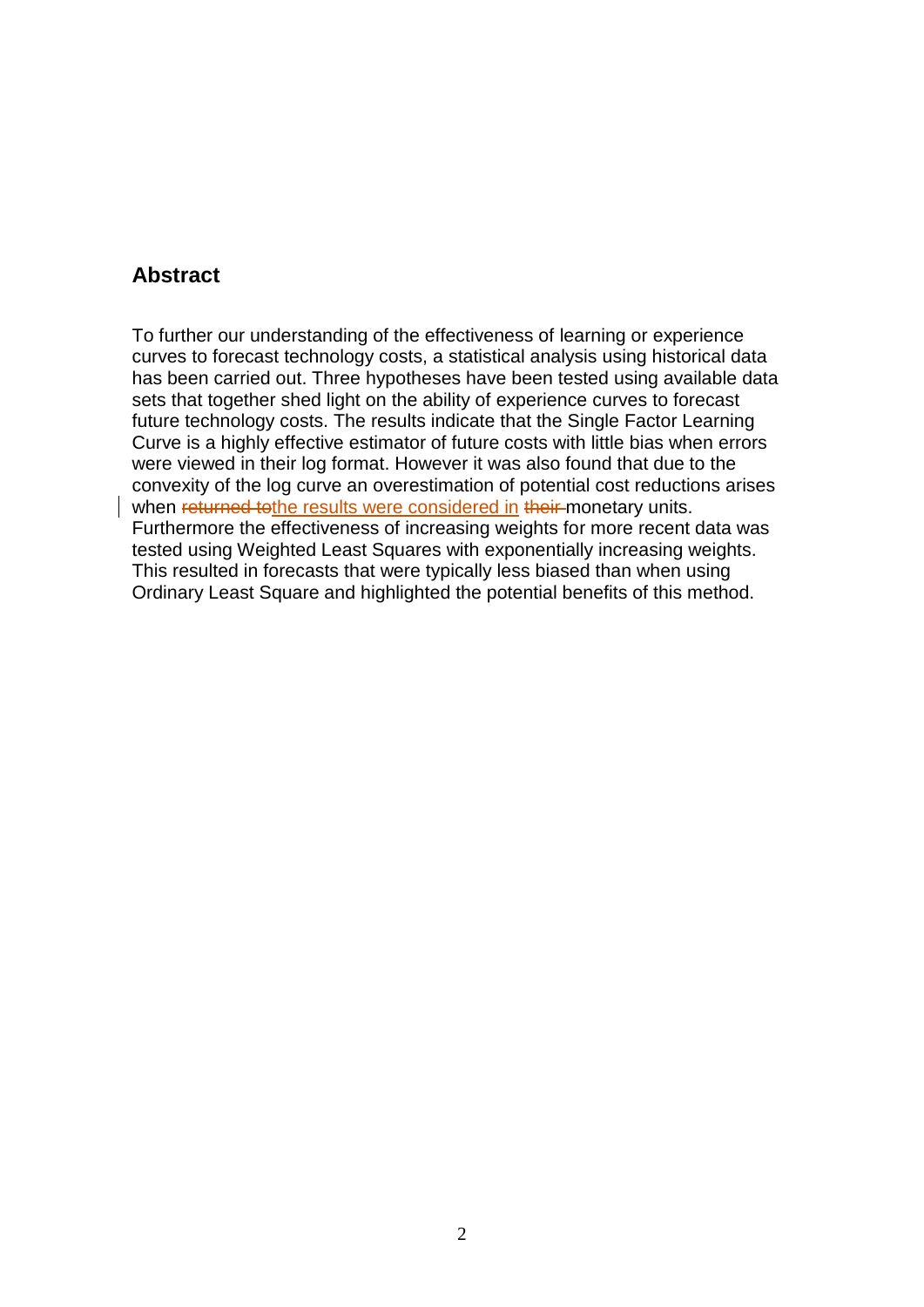# **Acknowledgements**

This paper is based on research carried out at IIASA under the supervision of Yuri Ermoliev as part of the YSSP research program.

I would like to thank Chris Hope, Arnulf Grübler, Leo Schrattenholzer, Marek Makowski, Nebojsa Nakicenovic, Clas Otto Wene, David Victor, Brian O"Neil, Marvin Lieberman, Oswoldo Lucon, Paul Maycock, Ulrika Colpier Cleason and Nadejda Victor for their contributions with data, ideas or words of caution during this research project.

I am also very grateful for the support of the Cambridge University Energy Policy Research Group (EPRG).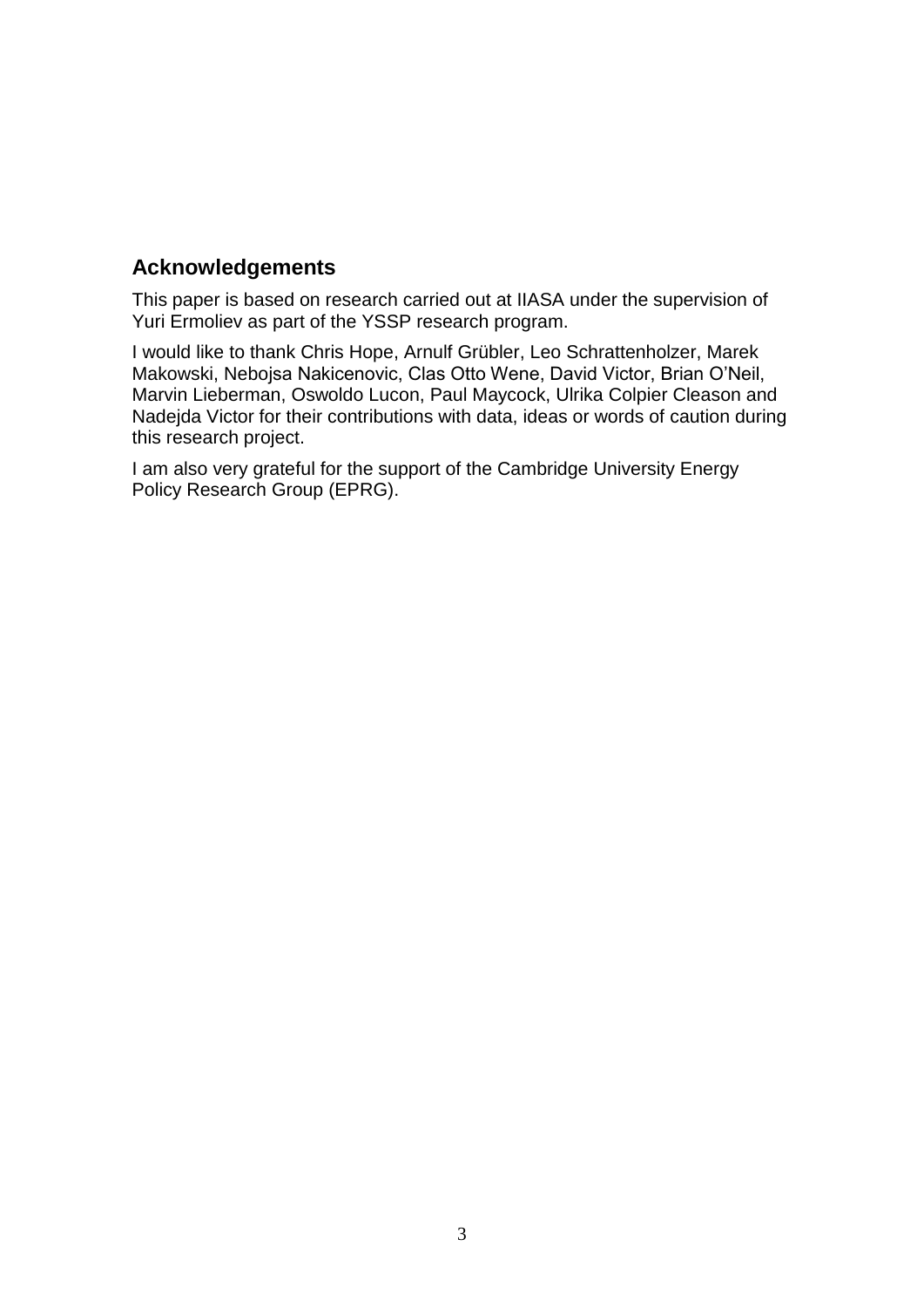#### **1. Introduction**

In order to improve our understanding of the effectiveness of learning curves or experience curves for forecasting technology costs, a statistical analysis of a range of technologies has been carried out. Three hypotheses have been tested using available data sets that together shed light on the ability for learning curves to forecast future technology costs. The aims of this research are similar to that of McDonald and Schrattenholzer (2001, p255) who analysed the variability and evaluated the usefulness of learning curves for applications in long-term energy models. However, where they focused on the variability of the actual long term learning rates between energy technologies, this research directly evaluates the ability for the Single Factor Learning Curve (SFLC) to make forecasts about future costs using historical data. Throughout the text reference has been made to both learning curves and experience curves. The term "learning curve" has been used to refer to the general concept while the term "experience curve" refers more specifically to the calculation of costs (or prices) as a function of cumulative experience.

Initially the hypothesis that experience curves can be used as an unbiased estimator of future costs has been tested by calculating the distribution of forecast errors when using historical experience curve rates as a predictor. The second hypothesis tested refers to the question "do experience curves as a predictor of future costs improve as more experience is accumulated?" This has been tested by way of an empirical analysis comparing the forecasts made with fewer data points to forecasts that were made later on with access to a greater number of data points. Finally the hypothesis has been tested relating to whether the explaining power of older data is less important than that of the more recent data by using weighted least squares with exponentially higher weights being placed on more recent data. Together the results of this research provides an initial appraisal of the usefulness of experience curves for forecasting as well as some interesting data in terms of variability of forecasting errors both for the individual technologies tested as well as the set of forecasts aggregated over all technologies.

In the absence of easy to use and reliable models or methods to make cost projections for new technologies, experience curves have been used extensively in the literature to provide indications of "potential" cost reduction as experience is gained and "potential" learning investments required to reach a situation of break-even, the point where a new technology surpasses an incumbent technology in terms of cost-effectiveness. The method has nevertheless been criticised for a number of its inherent weaknesses. First it is important to note that learning curves are a heuristic measure without a solid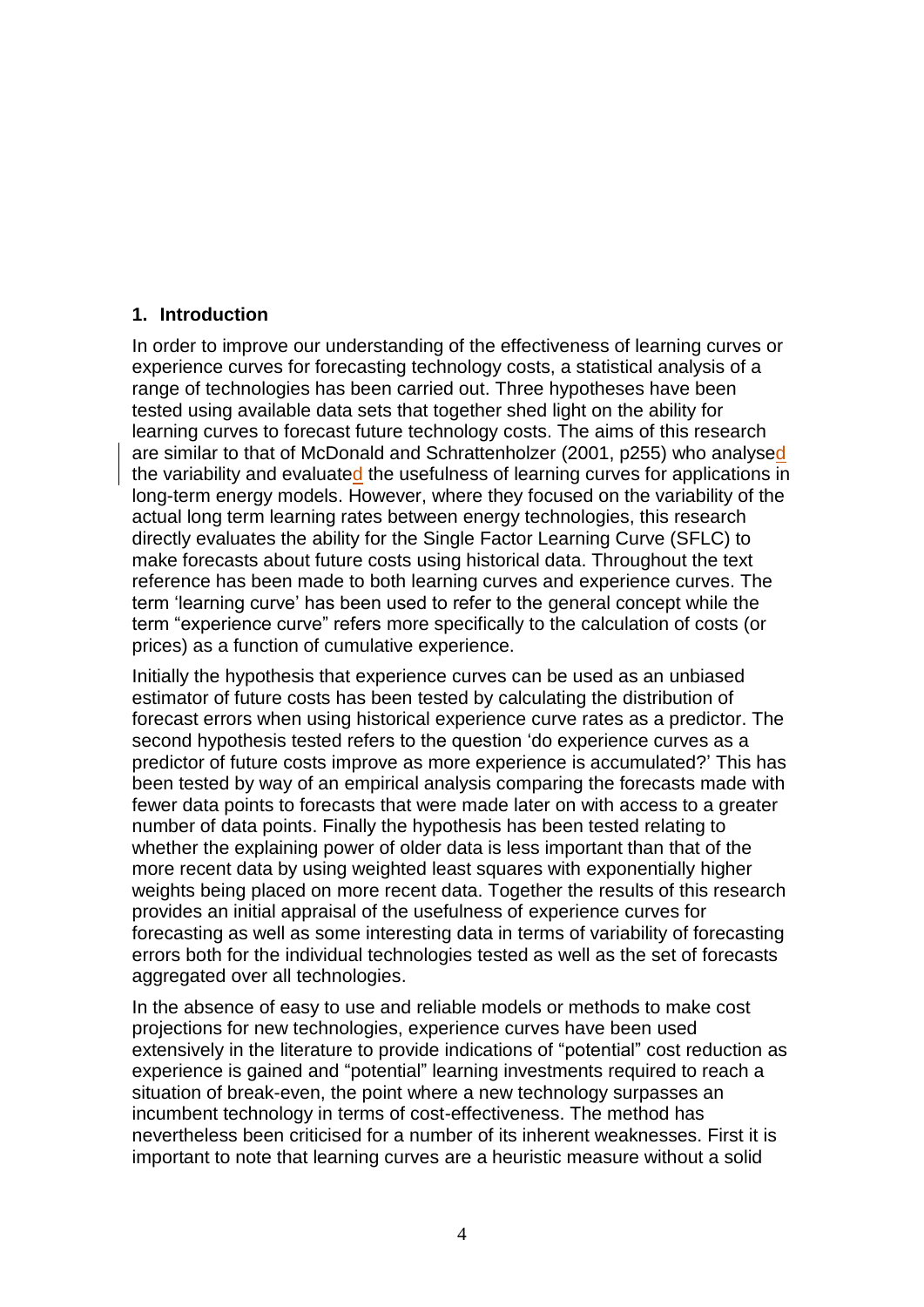theoretical basis although further work continues in this area (such as by Wene author of IEA 2000). The simplicity of the SFLC that calculated cost/price uniquely as a function of cumulative experience, can also be seen as a weakness since, for instance, it does not take into account R&D or other technology specific factors. On the other hand the 2 Factor Learning Curve (2FLC), usually incorporating cumulative production and cumulative R&D spending, is difficult to implement due to its need for hard to acquire data and also, in the case for wind and solar at least, because it has shown poor results (Papineau 2004). Studies based on multi-factor learning curves use technical factors to explain changes in the dependant variable (usually price or cost) and have been shown to offer highly informative results, such as in the case of the flying fortress (Mishina 1999), the chemical industry (Lieberman 1984) and wind power (Coulomb & Neuhoff 2005) . Nevertheless, despite their evident relevance in describing historical trends, when it comes to predicting future costs one faces a problem of compounding uncertainties. That is, not only should the relationship between independent and dependant variables be maintained but one must also be able to forecast future values for what are generally highly uncertain independent variables.

A further perceived limitation is the absence of floor costs that have been shown to exist particularly for technologies that reach maturity. One explanation is that when growth of experience begins to decline, 'forgetting by not doing' becomes an important factor. On the other hand, most technologies relevant to climate change are still far from reaching maturity. One fortuitous result is that learning curves used in this field may be somewhat more accurate than learning curves used to describe cost reductions in more mature technologies. To take advantage of this situation focus has remained during the project on technologies that continued to grow. Another possible limitation is that improvements in quality, such as in the automotive industry, can offset the expected reductions in cost (examples given in McDonald & Schrattenholzer 2001and Colpier & Cornland 2002). Coulomb & Neuhoff (2005) suggest that in the case of wind power, turbine size could also have an important effect on learning rates and that wind turbines have suffered from recent diseconomies of scale, at least on the production side. Once they converge to an optimal size, one could expect "faster cost reductions" since simple cost reductions would then be the main focus. Such examples of structural change can lead to a dynamically shifting learning rate, something that exponentially increasing weights given to more recent data points would help to rectify.

To better understand the usefulness and robustness of the experience curve paradigm, this paper measures the effectiveness a posteriori of the simple SFLC to forecast future costs for a range of technologies. A number of different methods to calculate the experience curve parameters are compared including Ordinary Least Squares (OLS), the standard method used for experience curve calculations and Weighted Least Squares (WLS) with exponentially higher weightings going to more recent information. This assumes that the most recent data offers a better representation of how a technology will continue to learn than older data. The Robust Least Squares (RLS) method, that weights the data according to the deviation from the line of best fit, was also utilised with the aim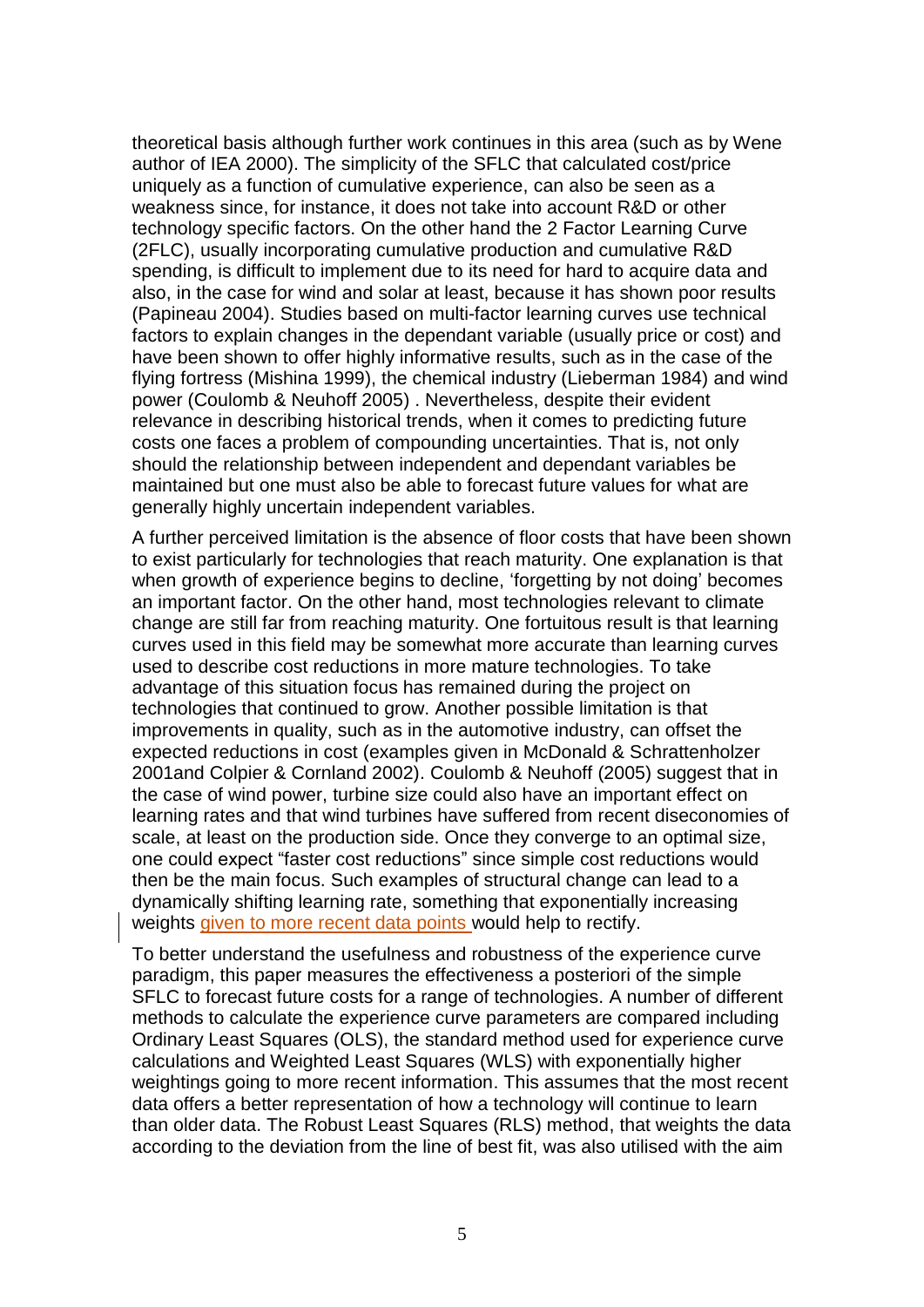of reducing the effect of outliers. This puts less weight on sudden changes in market conditions or various sources of data error that could cause strong temporary fluctuations in price.

In all, the fundamental concept of this research paper is similar to that of Everett and Farghal (1994, 1997a and 1997b) in their use of learning curves to predict total time or cost required for future cycles of a repetitive construction activity. The emphasis and methods used, however, are quite different. In particular their work focussed on an area that should in theory be far easier to forecast since the projects were generally over a shorter time period, remained more or less identical and did not cross regional boundaries. Furthermore they focused on the use of smoothing techniques that reduced the importance of the more recent data and looked at the error of total costs required to reach the "final" cumulative output. Since in this paper we are dealing with technologies that are changing over 10 or 20 years or longer with a greater likelihood of fundamental shifts in the learning curve, we have considered weighing data in such a way that recent data has a stronger influence over forecasts. Furthermore, since there is generally no pre-decided limit to the total output of a technology, this paper also makes forecasts for a set number of doublings of cumulative capacity with special effort to capture the uncertainty distributions of the forecasts made. Despite the strong grounding of this paper in actual historical statistics there still remains scope for sample selection bias since all of the technologies selected have certainly reached some level of success. Nevertheless by evaluating the effectiveness of the learning curve and measuring the uncertainties surrounding its forecasts, the paper is able to respond in part to the acknowledged limitations of the experience curve model. Such limitations include comments by Wene (IEA 2000) where he highlighted "the risk that expected benefits will not materialise," and of Grübler et al. (1998 p510) who warned of the dangers of ""best guess" parameterisation".

The following section provides a literature review of learning curves and their ability to predict future learning investments. The forecast model is then discussed as are the assumptions made and the data sources used. This is followed by the results of the model and a discussion on the ability for technology learning investments to be predicted through learning curve methods.

#### **2. Literature review of learning curves**

In the overview of the 1998 Energy Economics special issue on "The Optimal Timing of Climate Abatement", Carraro and Hourcade pointed out the notable influence that learning appeared to have on the calculation of abatement costs. According to their survey of Energy-Economics-Environment (E3) models, learning introduced around a 50% drop in abatements costs. The IEA publication "Experience Curves for Energy Technology Policy" (IEA 2000) presents a broad overview of the work covered up to the end of the 1990"s and also presents the findings from the 1999 IEA workshop on this subject. Their recommendation was that experience effects should be "explicitly considered in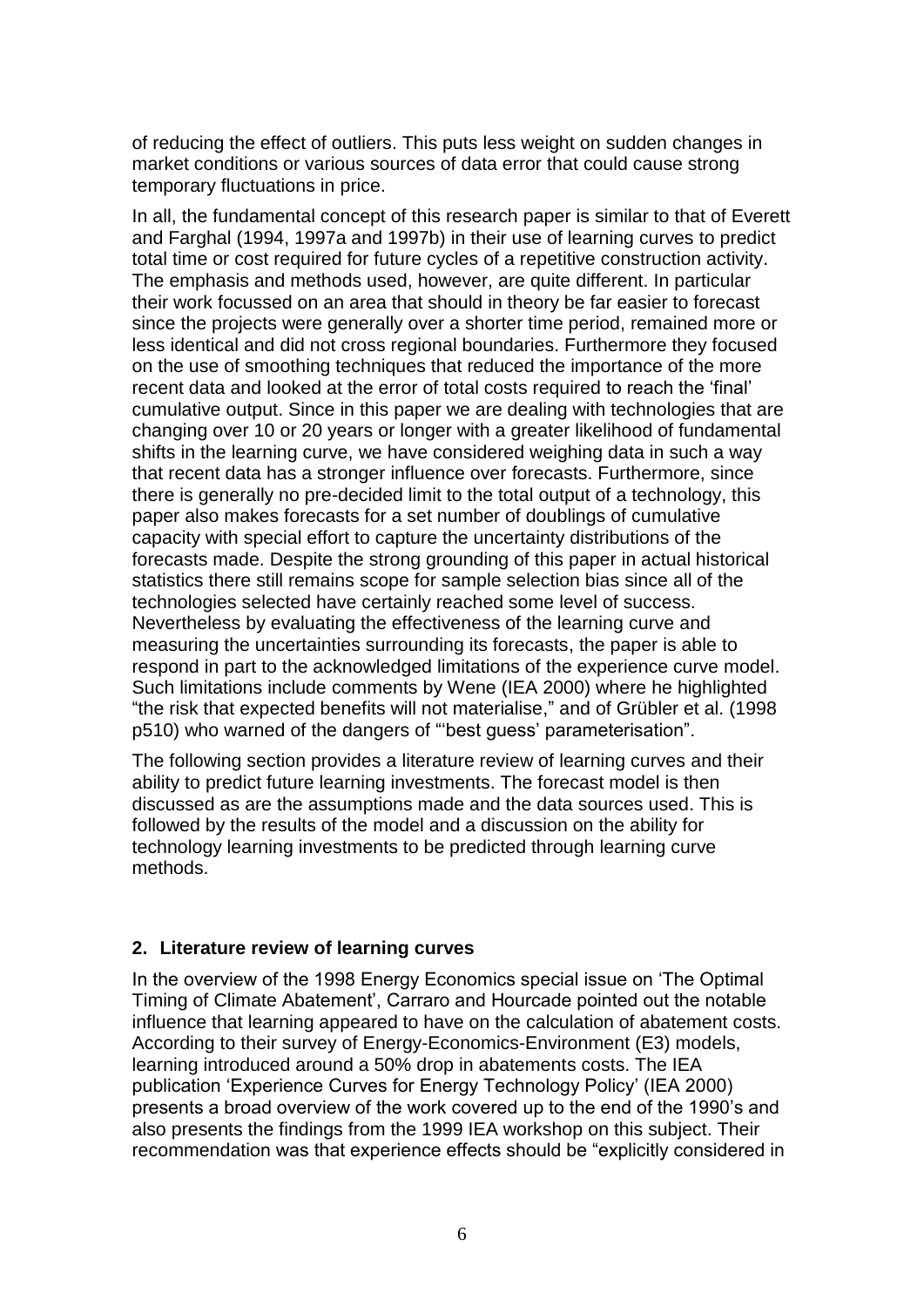exploring scenarios to reduce CO2 emissions and calculating the cost of reaching emissions targets" (IEA 2000, p114).

Empirical evidence for learning curves was first discovered in 1925 at the Wright-Patterson Air Force Base where it was discovered found that plotting an aeroplane's manufacturing input against cumulative number of planes built on a log-log scale produced a linear result as presnted. The benefits in efficiency found were proclaimed by Wright as being the result of "Learning by Doing" in his 1936 publication. This "learning curve" was calculated for a manufacturing input such as time as shown in Equation  $(1)$ , where  $N_t$  was the labour requirements per unit output for period (t),  $X_t$  the cumulative output in units by the end of the period. In the equation "a" is the constant and "b" the learning coefficient as determined by regression analysis:

$$
\log N_t = a - b \log X_t \tag{1}
$$

The next major advancement in learning curves was made by Arrow in his 1962 publication (Arrow 1962, IEA 2000). He generalised the learning concept and put forward the idea that technical learning was a result of experience gained through engaging in the activity itself. Undertaking an activity, Arrow suggested, leads to a situation where "favourable responses are selected over time" (Arrow 1962, p156).

During the 1960"s the Boston Consulting Group (BCG) popularised the learning curve. They further developed the theory and published a number of articles on the subject (BCG 1968 in IEA 2000, Henderson 1973a, Henderson 1973b). They also coined the term "experience curve", as distinct from "learning curve" which related to 'unit total costs' as a function of 'cumulative output', rather than 'unit inputs' as a function of 'cumulative output' as shown in Equation (2). In this equation the cost per unit ' $C_t$ ' depends on the cumulative number of units produced  $X_t$  and the constant 'a' and coefficient 'b' that that can be found using regression analysis. This can be rewritten into a simpler form, as shown by Equations (3) to Equation (4). The Progress Ratio (PR) defined in Equation (5) and Equation (6) is a widely used ratio of final to initial costs associated with a doubling of cumulative output. The Learning Rate (LR) represents the proportional cost savings made for a doubling of cumulative output as presented in Equation (7).

$$
\log C_t = a - b \log X_t \tag{2}
$$

$$
C_t = const \cdot X^{-b} \tag{3}
$$

$$
C_t = C_0 \left(\frac{X_t}{X_0}\right)^{-b} \tag{4}
$$

The so called Progress Ratio (PR) and the Learning Rate (LR) are defined as follows:

$$
PR = \frac{C_t}{C_0} = \left(\frac{2X_0}{X_0}\right)^{-b},
$$
\n(5)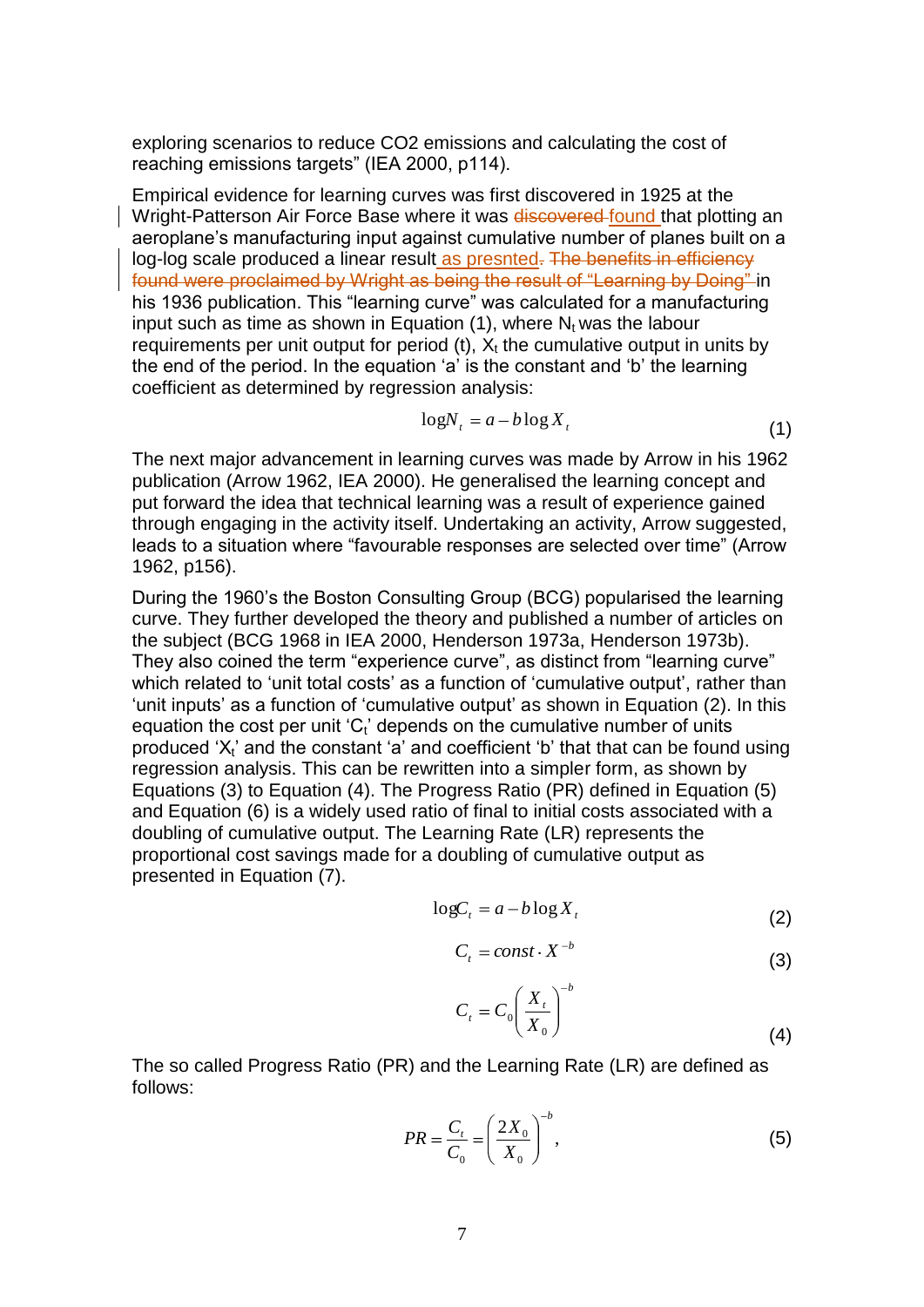$$
PR = 2^{-b},\tag{6}
$$

$$
LR = 1 - PR \tag{7}
$$

Despite a strong preference for the use of cost data for this type of analysis, lack of such information often leads to replacing cost with price data which is more readily available (IEA 2000). This leads to an equivalent formulation as presented in Equation (8) and Equation (9).

$$
\log P_t = a - b \log X_t \tag{8}
$$

$$
P_t = P_0 \left(\frac{X_t}{X_0}\right)^{-b},\tag{9}
$$

Where b is the learning coefficient and  $P_0$  and  $X_0$  are the price and cumulative output during the initial period.

The use of price data reduces the quality of the empirical analysis as prices can vary due to market influences. As proposed by BCG, reductions in cost that are made early in the product"s development are often not passed on to the buyer, as shown in Figure 1. This situation can remain until there is a "shake-up" of the industry due to increased competition (BCG 1968 in IEA 2000). Furthermore, due to the discovery that knowledge diffusion could have a serious impact on long-term cost advantages (Lieberman 1987), learning curves began to lose favour.



Boston Consulting Group, 1968.

#### **Figure 1 Price development of a new product as formulated by BCG (Source IEA 2000)**

Figure 2 presents learning rates for a number of electricity producing technologies where electricity costs are shown in 1990 US dollars per kWh and are graphed against cumulative production in TWh. The graphic shows the lines of best fit on a log-log scale with associated progress ratios included. For each technology the linear slope shown is equal to the "-b" as described in Equation (2). This can also be transferred into a Learning Rate (LR) by using Equation (7). For example in this study, photovoltaics has a PR of 65% (the very upper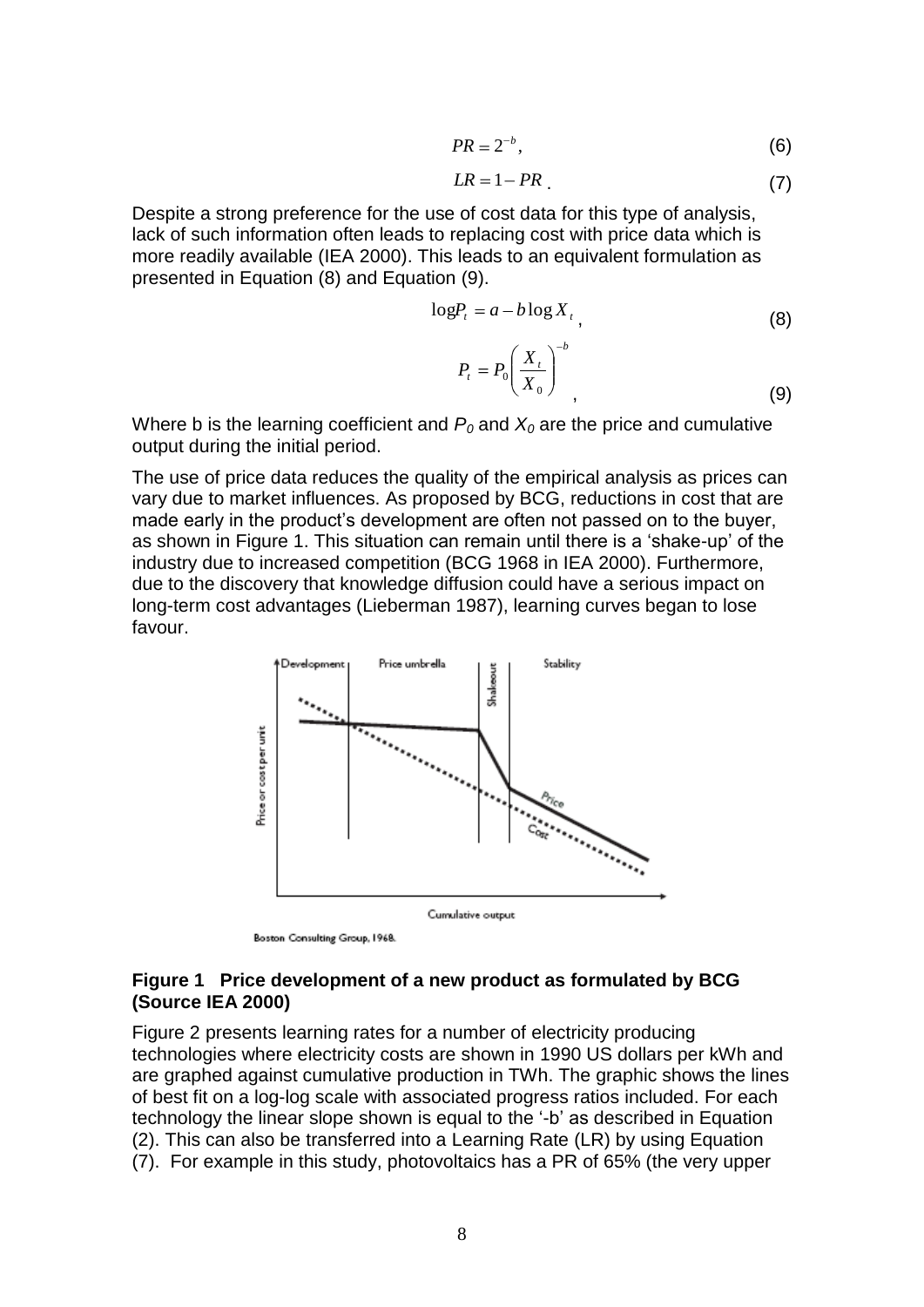limit of published findings) which means that if there was a doubling of cumulative photovoltaic electricity production then the price according to the learning curve theory should be reduced to 65% of the present value. Alternatively one could say that for every doubling of cumulative production, there is a cost reduction equal to the Learning Rate (LR) which is 1-PR, or 35%.



#### **Figure 2 Progress Ratios of Electric Technologies in EU, 1980-1995 (Source IEA 2000)**

In Figure 3, the shaded area represents the cumulative costs needed to reach the break-even point. What is important to note here is that only the area that lies above the baseline alternative is considered a learning investment (in the case of renewable electricity the baseline assumption is generally considered to be traditional fossil fuel power stations, hence making a further assumption that such a value for cost can be forecasted). In situations where niche markets exist (for example solar PV electricity for remote areas or hand held devices), the required learning investments is further reduced as shown by the unshaded step-like area of the diagram. Unfortunately, even a small error of plus or minus .02 in the learning rate can lead to very large errors in the final Break-even point which can limit the usefulness of learning curves in making reliable forecasts of learning investments.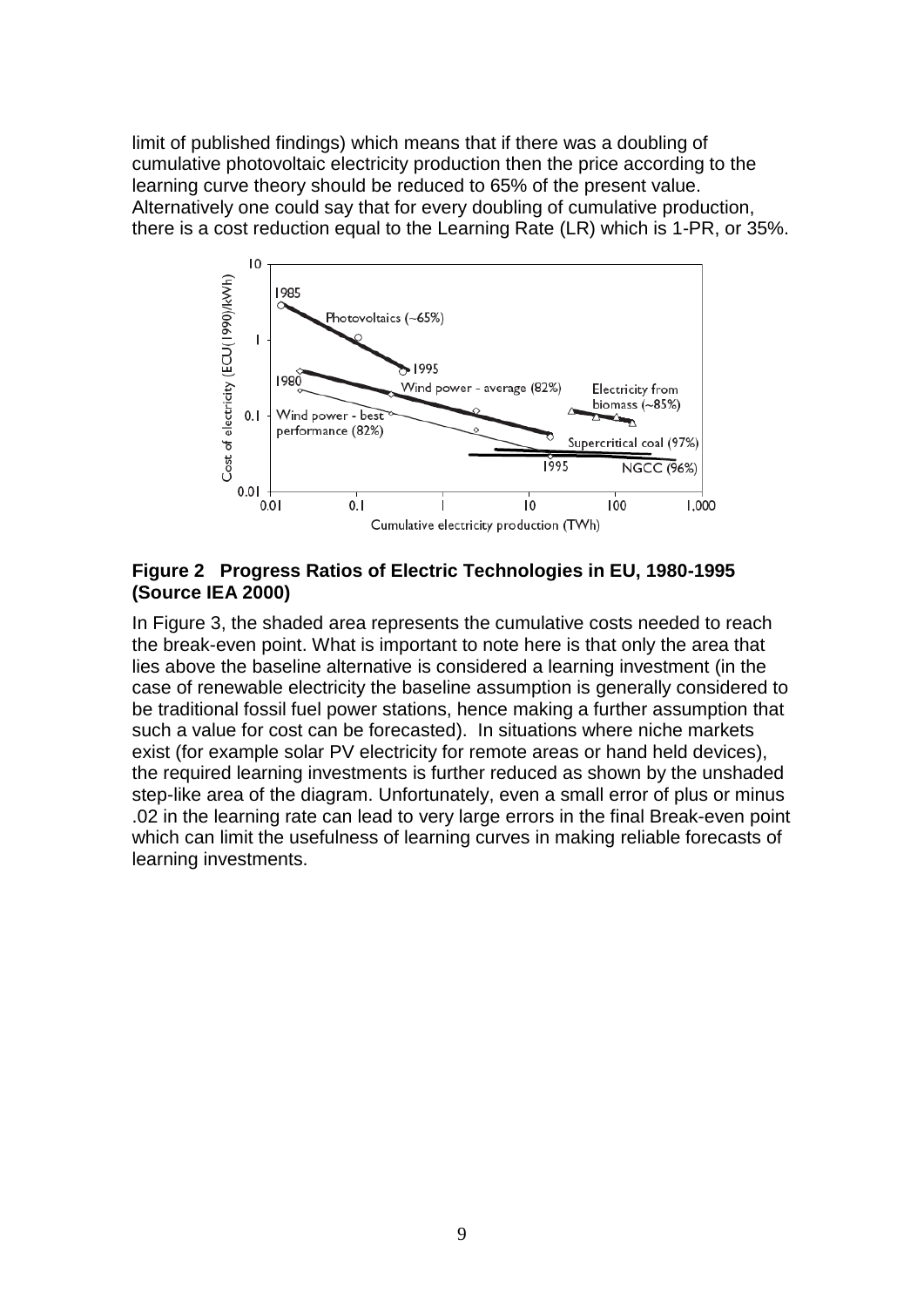

#### **Figure 3 Cumulative learning investment requirements with different value niche markets (Schaeffer 2004 p18).**

Not only has the standard SFLC been used, but a number of more complex versions have also been developed. One common example is the 2FLC which combines both "learning-by-doing" and "leaning-by-searching" that relates cost reductions to both cumulative experience and cumulative R&D as described in Equation (10).

$$
P_{t} = P_{0} * \left(\frac{X_{t}}{X_{0}}\right)^{-b} * \left(\frac{K_{t}}{K_{0}}\right)^{-c}
$$
\n(10)

This presupposes that spending on R&D can also help achieve cost reductions, through all stages of a product"s life cycle, and thus can become an important factor when forecasting the effects of, say, increasing R&D spending. There are, however, serious limitations on publicly available data about private R&D expenditure and so it can be very difficult to make an accurate representation of this factor (Junginger 2005). Lack of such data explains perhaps why the SFLC is often the preferred choice in technology modelling though it has also been suggested by some authors that R&D has only a minor and often statistically insignificant effect on costs when used with historical data. Papineau (2006) for example found the results of R&D "disappointing" for wind and solar production. She suggested that this may be due in part to the relative benefits of other forms of government intervention "such as direct subsidisation" that lead to increased cumulative production, rather than increases in R&D. Furthermore the relationship between R&D investment and cost reductions involve relatively long delays, which may go part way to explaining the lack of statistical evidence for the benefits of R&D investments. Rubin et al. (2004) also note that "cumulative production or capacity can be considered a surrogate for total accumulated knowledge gained from many different activities whose individual contributions cannot be readily discerned or modelled". One explanation for some of the difficulty in arriving at accurate results for the 2FLC is a ""virtual cycle" or positive feedback loop between R&D, market growth and price reduction which stimulated its development" (Wanatabe 1999 in Barreto &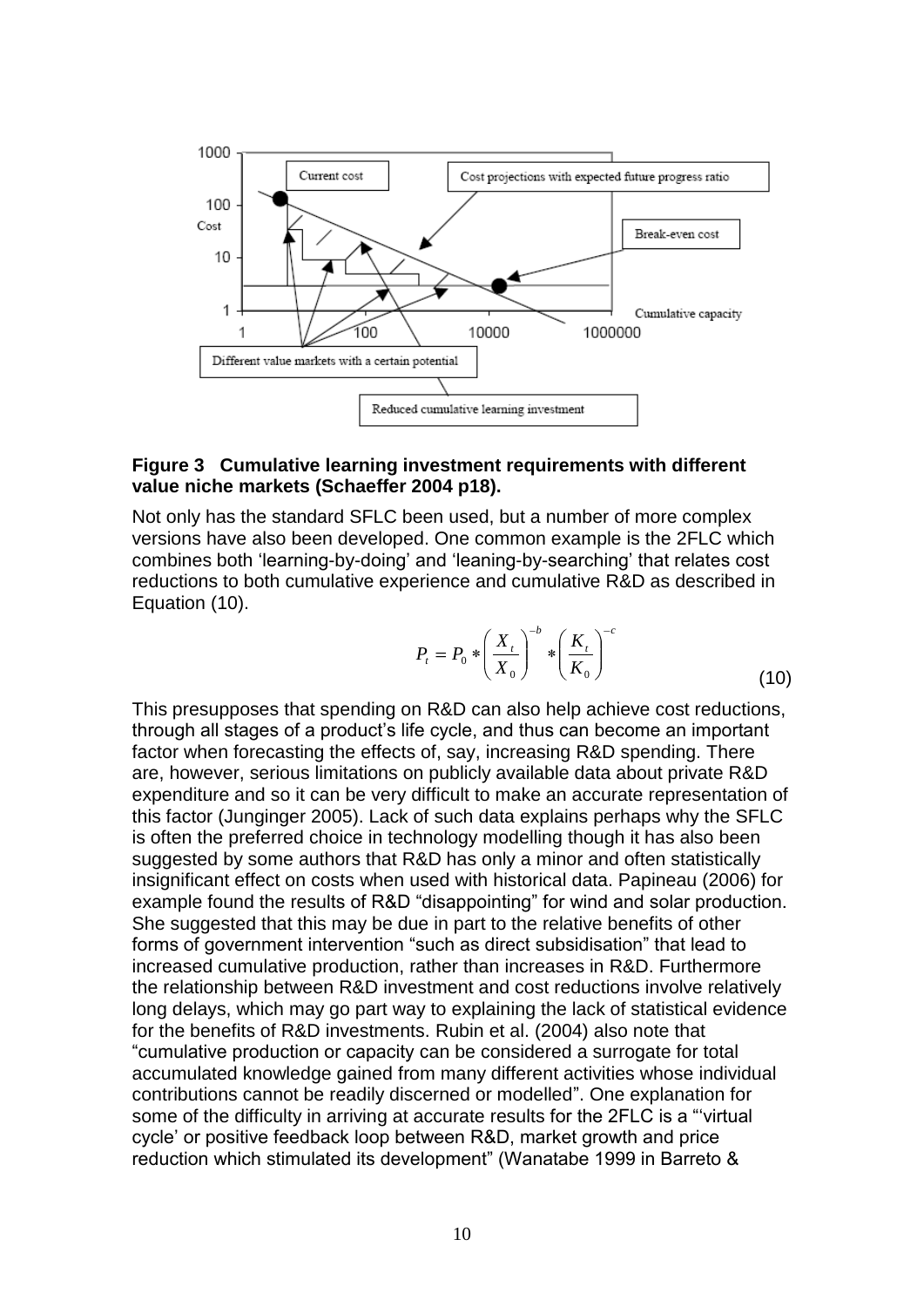Kypreos 2004, p616). Here the authors concluded that "sound models for the role of R&D in the energy innovation system are not yet available" (Barreto & Kypreos 2004, p616).

When looking at learning in the wider environment as well as in firm specific situations, an important role is played by technology spillover effects. Here the learning mechanism is associated not just with learning of a single technology but instead the entire cluster of related technologies. Learning rates that incorporate spillovers within clusters of technologies have also been calculated and included in energy technology models (Gritsevski & Nakicenovic 2000). To what extent clustering technologies together can improve forecasts within the learning curve paradigm remains unclear due to added uncertainties that comes with the inclusion of other factors.

The question of floor-costs has also been raised and efforts to calculate their value with respect to minimum material costs for specific technologies have been carried out (Zweibel 1999, Neuhoff 2005). Zweibel (1999) looked at long term goals for the solar market and concluded that costs of 1/3 USD/Wp could be reached, thus making it a financially viable alternative to fossil fuel electricity despite the existence of the floor costs calculated. However as these calculations are based on engineers perceptions of how a technology will develop, they may not be able to take into account important advancements in the core materials, technologies or methods that engineering assessments are based on. According to Schaeffer (2004) "engineering studies have always been far too optimistic in assessing future costs". He notes that although some of the predictions with learning curves were "just as bad", with a longer history of statistics, the match of experience curves based projections with actual realisations can be pretty good" (2004 p8). As can be seen from Table 1 Table 1 neither method used to predict future costs were very accurate and this was in part due to an assumed continuous growth rate of the most recent years statistics (sometimes as high as 50%) that did not materialise. Nevertheless, Schaeffer suggested that the experience curve projections were generally more accurate than the optimistic engineering predictions found in the literature.

| Bottom-up<br>Study    | Year of<br>study | Years<br>statistics | Year of<br>projection | Bottom-up<br>cost<br>projection<br>$(\frac{C}{2}$ | Experience<br>Curve cost<br>projection<br>(\$/Wp) | Actual<br>average<br>selling<br>price<br>$(\frac{C}{2}$ |
|-----------------------|------------------|---------------------|-----------------------|---------------------------------------------------|---------------------------------------------------|---------------------------------------------------------|
| JBL86-31<br>target    | 1978             | 1976-1977           | 1986                  | 1,63                                              | 0.86                                              | 11,94                                                   |
| JBL86-31<br>Сz        | 1985             | 1976-1984           | 1988                  | 2,17                                              | 6,35                                              | 9.12                                                    |
| JBL86-31<br>Dendretic | 1985             | 1976-1984           | 1992                  | 1,02                                              | 2,80                                              | 7,70                                                    |
| EPRI 1986             | 1986             | 1976-1985           | 2000                  | 1,50                                              | 0,79                                              | 5,05                                                    |
| MUSIC<br>FM, 1996     | 1996             | 1976-1995           | 2000                  | 1,00                                              | 4,07                                              | 4.05                                                    |

#### <span id="page-10-0"></span>**Table 1 Comparison of engineering versus learning curve estimates to actual costs. Figure from Schaeffer (2004 p8).**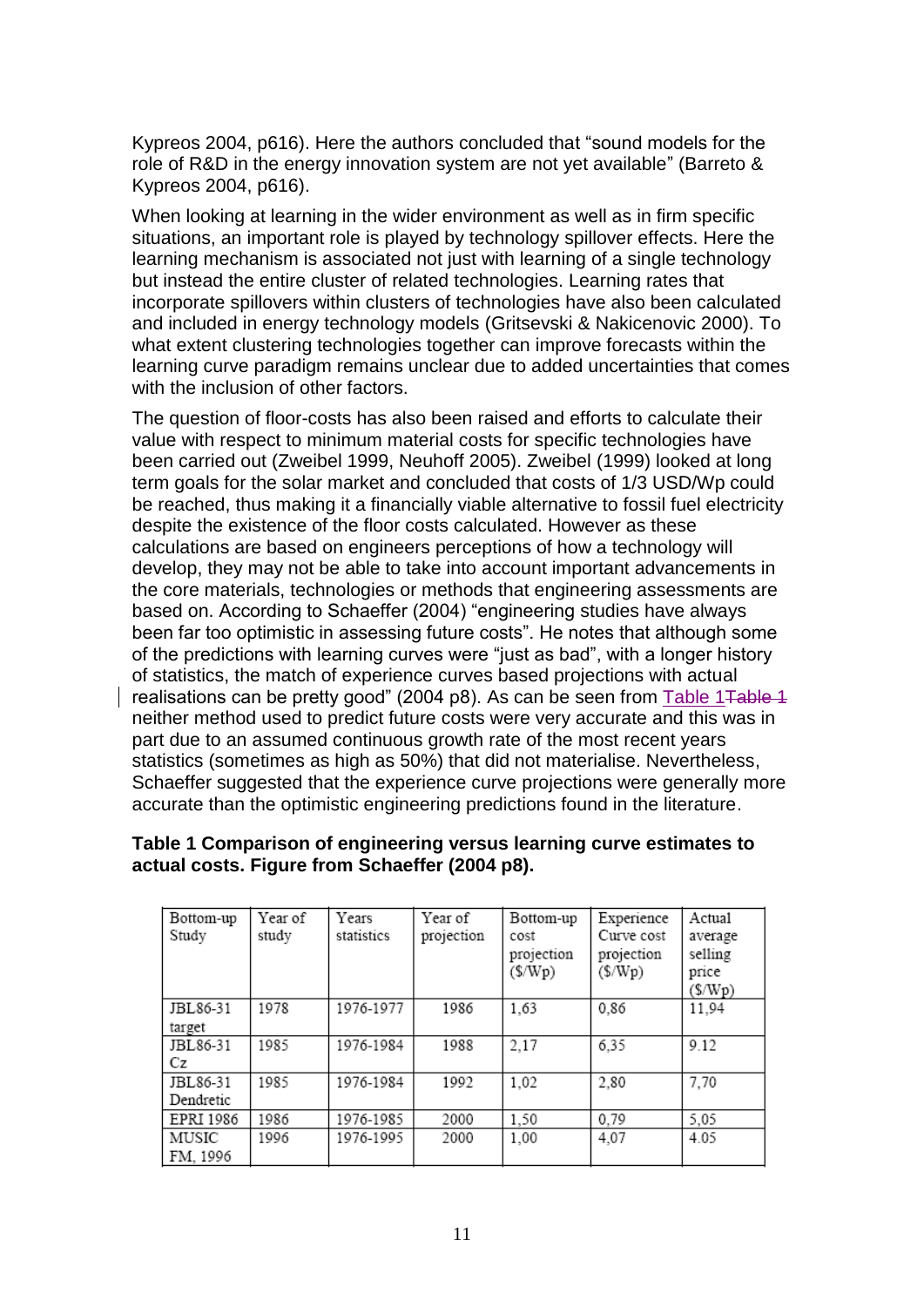Ongoing research has endeavoured to search ever deeper into the causes and agents of learning, far beyond the simple experience curves commonly found in the literature and many of the energy or E3 models. Generally the results of these more complex models can allow for a greater understanding of various technical factors relevant to the technology being tested (Nemet 2005, Coulomb & Neuhoff 2005, Mishina 1999). Nevertheless models based on technical factors suffer a limitation that experience curve models do not; they rely on intimate knowledge of the mechanisms leading to cost reductions. Although this makes perfect sense in terms of explaining past cost (or price) trends it may not be as valuable when trying to forecast future costs where new challenges may require unforeseen mechanisms that can not be endogenised into a technical factor model (as suggested by Coulomb & Neuhoff 2005). Furthermore such models would be difficult if not impossible to include in many E3 models due to their complexity and the lack of the required data within most models.

The heterogeneity of these and many other aspects of the innovation process is a reminder of the arbitrary nature of the learning curve paradigm. The unexplainable or unforeseen leaps and periods of stagnation or cost inflation visible in many learning curves studied only serve to remind us of the precarious reliance on learning curves found in many E3 models. This is true not only for assessing the costs associated with new technologies but also for forecasting the costs associated with existing technologies such as the requirement for SOx and NOx scrubbers in coal plants. This returns us once again to what has been asserted by various authors as the largest limitation to the use of experience curves: the need for more accurate data and the inherent uncertainty associated with the learning model itself (for instance Papineau 2004, IEA 2000). One approach to deal with this problem is to "incorporate stochastic learning curve uncertainty" directly into the model (Papineau 2004, p10), potentially reducing the dangers of using the learning curve method for forecasting. This research project aims to support the inclusion of stochastic modelling of learning by providing statistical data on the effectiveness of learning curves to forecast future technology costs.

# **3. A Statistical model for evaluating learning curve cost forecasting**

Regression analysis has been used to test 3 hypotheses relating to the use of experience curves for forecasting technology costs (please note that prices have been used as a proxy for costs throughout). These are:

*H1: Experience curves can be used as an unbiased estimator of future technology costs*

*H2: The ability to forecast technology costs improves as more data points are added*

*H3: Recent data is more important than older data for forecasting the cost of a specific technology*

Hypothesis 1 was tested by considering the shape of the error distribution both in terms of mean deviation and skewness.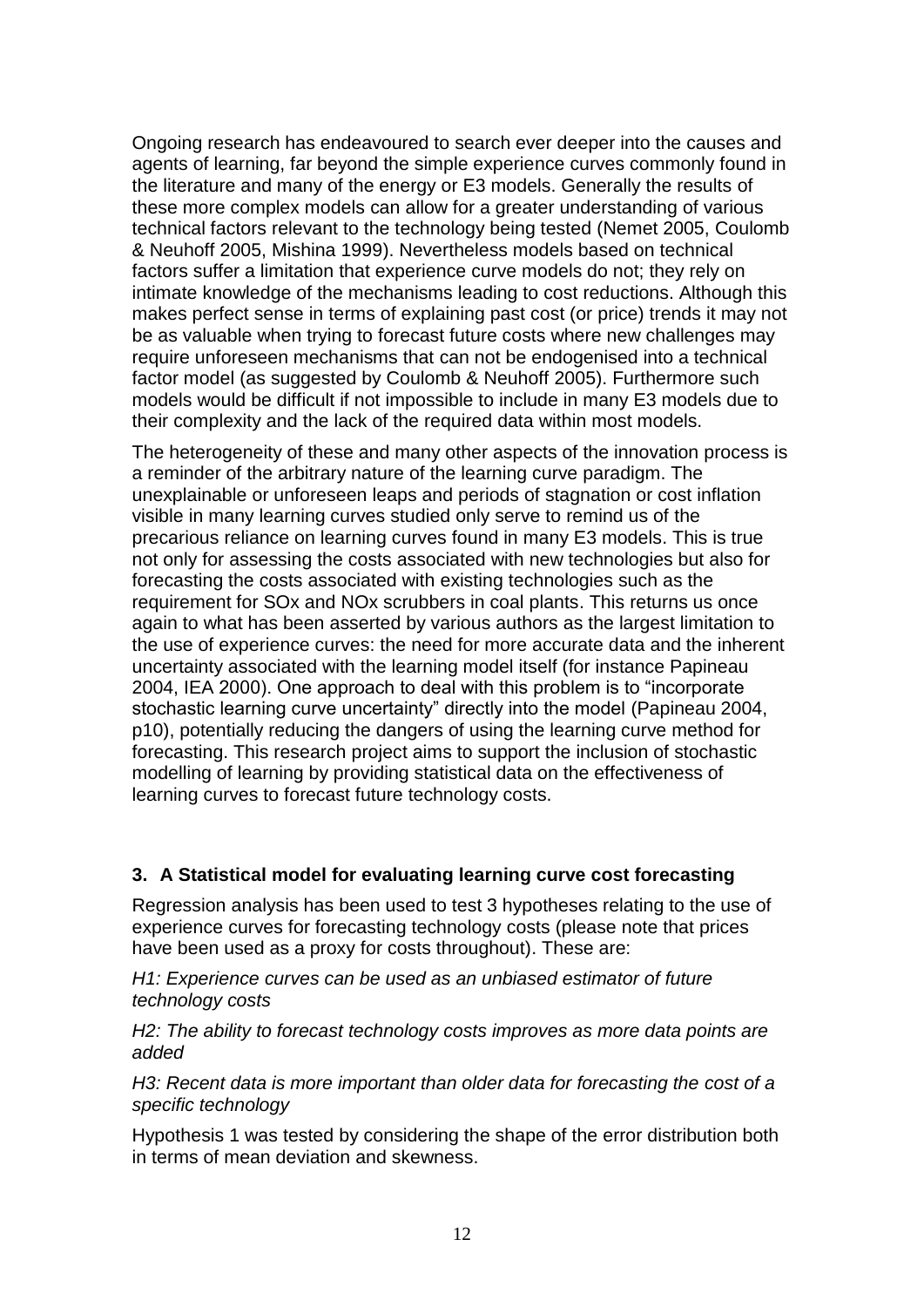Hypothesis 2 was tested by comparing the distribution of the forecast errors using only the first half of the forecast data set to that using the second half.

Hypothesis 3 was tested using the Weighted Least Squares (WLS) regression function from Matlab and using exponentially increasing weights by 10% to 20% per year. Here an annual increase in the weighting factor of "w" percent has been used and a number of different values of this weighting factor 'w' tested with the results for 10% and 20% presented here. Schaeffer (2004) proposed using weighting factors for the calculation of learning curves, however rather than weighting data according to the uncertainty in the cost/price estimate of each data point as he suggested, exponential weightings have been used to describe the (potential) reduced importance of older data as compared to newer data in explaining future costs of a given technology. There is also an important problem relating to data quality at the early stages of production, in particular due to the pricing strategies of companies. Forward selling for instance in the hope of creating a market and reaching desired cost levels or monopolistic behaviour aiming to cream profits and recover previous investments are 2 such examples. Although we have not endeavoured to account for such uncertainties in this paper, the development of criteria and weighting factors specific to these kind of problems could lead to more accurate results. Nevertheless by considering increasing weightings for newer data we are able to test the importance of earlier information as compared to more recent information for making long term forecasts.

The steps of this model executed in Matlab can be summarised by the flowchart in [Figure 4Figure 4.](#page-13-0) The regression analysis of step 1 has been undertaken using logarithmic base 2 of both price and cumulative output. In step 2, using the resulting learning curve, forecasts were made for one to six doublings of cumulative learning. The error of the forecast is calculated both in logarithmic terms, as well as calculating the percentage error in monetary units. Finally, each forecast has been compared to the actual historical data from which forecast error histograms are drawn. When comparing the forecasts to the historical data, simple linear interpolation has been used between future data points. Error has been calculated as a deviation from the forecasted value, such that a positive value indicates that the forecast was too low, while a negative value indicates that the forecast was too high. Finally another data point is added to the data series and forecasts are updated.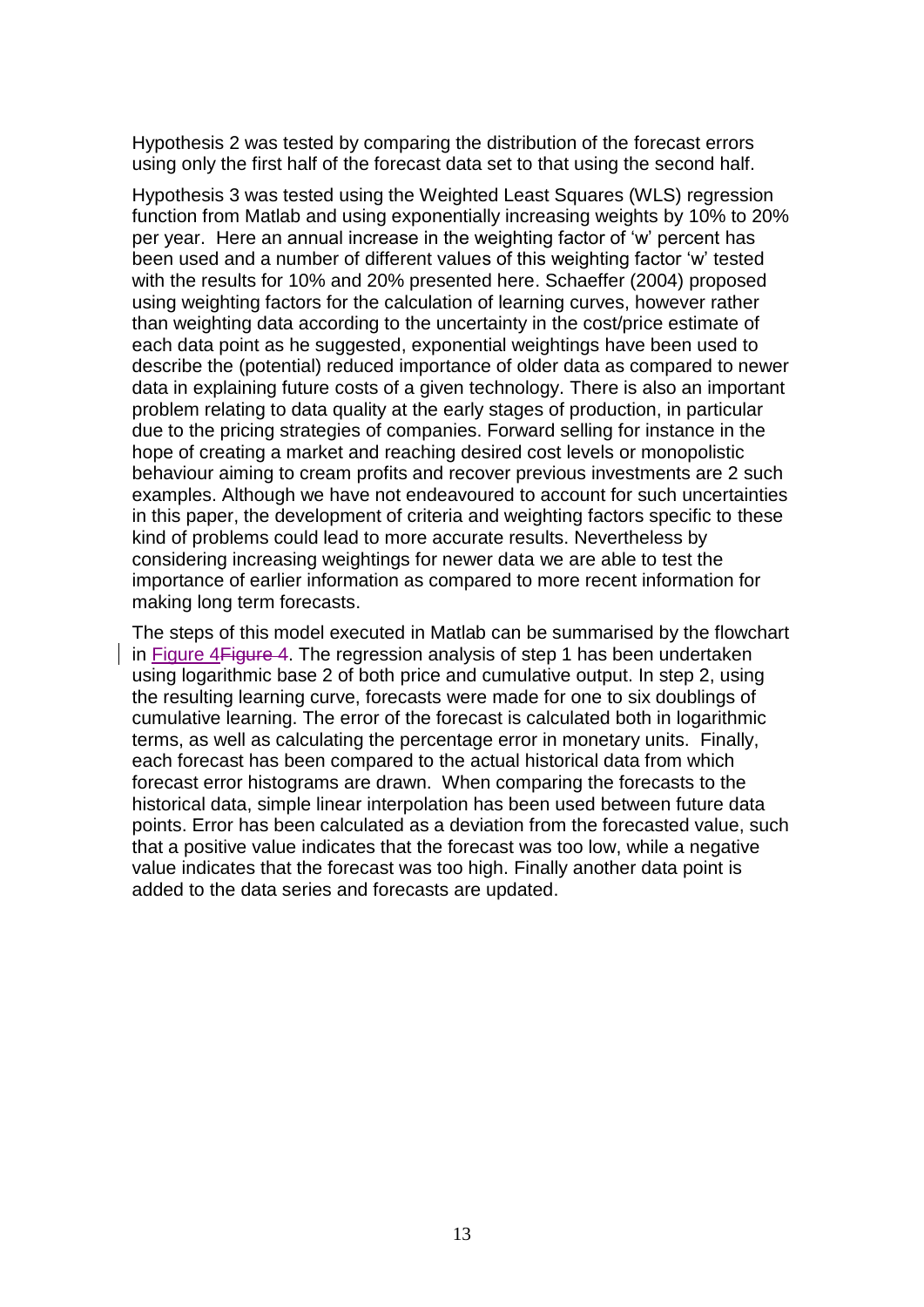

<span id="page-13-0"></span>**Figure 4 Flowchart of the statistical model developed in Matlab**

It is important to note here that the 'future' is considered not in terms of time units, but in terms of extra units of cumulative experience (output) gained. Hence predictions are made for a certain cumulative experience without knowing in which year it will be reached. Furthermore, for the reasons described above and also stated by Junginger et al. (2005) and many others, price data has been used as a proxy for cost data and only the simplest of the experience curve methods, the SFLC, has been used to reduce the issue of data availability.

#### **4. Data Sources**

As wide a variety as possible of technologies and processes relevant to large scale renewable energies and falling more or less equally into the three categories, namely "Big plants", "Modules" and "Continuous Operation" have been collected. The data came from a variety of sources with a number of the data sets being made available from previous studies that took place at IIASA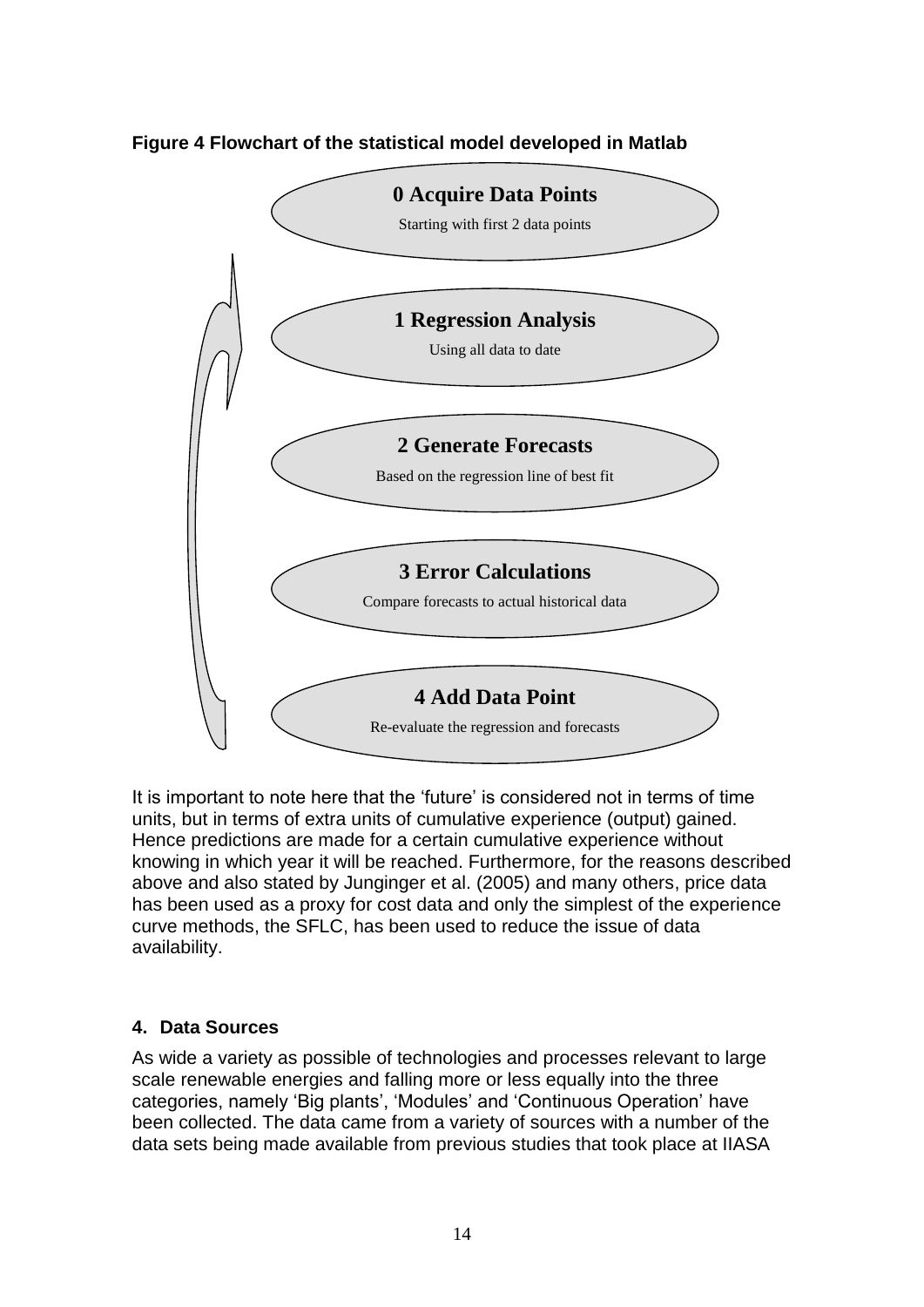(McDonald & Schrattenholzer 2001). In general the raw data provided (in real monetary units) was used without any conversions, filtering or smoothing. One exception is the Combined Cycle Gas Turbine (CCGT) where data provided by Colpier was already converted from "costs per installed capacity" to "costs per electricity produced" (2002). The focus has been on technologies that remained in their growth stages in order to avoid problems associated with "forgetting by not doing" and where data for forecasting at least 3 doublings of technologies was available, the exception being nuclear where less data was available as shown in [Table 2Table 2.](#page-14-0)

The result of using this selecting criteria has been that all of the technologies by their very inclusion are technologies that have had at least some degree of success. This selection bias means that the results may not be representative of all technologies. Furthermore, due to limited access to data and the selection criterion, the set of 12 technologies which combined allow for up to 130 individual short term forecasts (1 doubling of cumulative experience) can not be assumed to be representative of all technologies but does offer a number of highly relevant initial findings with regards to energy technology forecasting and modelling.

| <b>Technology type</b>                |                                     | <b>Units</b>                   | Initial<br>Year | Final<br>Year | Data<br><b>Points</b> | Forecasted<br>doublings | Source                                     |
|---------------------------------------|-------------------------------------|--------------------------------|-----------------|---------------|-----------------------|-------------------------|--------------------------------------------|
|                                       | <b>CCGT Electricity</b>             | Usc(90)/kWh - TWh              | 1981            | 1997          | 15                    | 3.6                     | Cleason Colpier 2002                       |
| <b>Big plants</b>                     | <b>Nuclear Instalation</b>          | US\$(90)/W - GW                | 1975            | 1993          | 19                    | 2.0                     | Kouvaritakis et al. (2000) in M&S<br>2001  |
|                                       | <b>SCGT</b> Instalation             | US\$(90)/W - GW                | 1956            | 1981          | 14                    | 8.9                     | IIASA-WEC (1998), p.50                     |
| <b>Modules</b>                        | <b>Solar Production</b>             | \$/Wp - MWp                    | 1975            | 2003          | 29                    | 9.6                     | Maycock (2005)                             |
|                                       | <b>Sony Laser Diode Production</b>  | yen - 1000*units               | 1982            | 1994          | 13                    | 13.3                    | Lipman and Sperling (1999) in<br>M&S 2001  |
|                                       | <b>Ford Model-T Shipments</b>       | \$(58)/unit - Million<br>units | 199             | 213           | 12                    | 7.3                     | Abernathy and Wayne (1974), in<br>M&S 2001 |
|                                       | <b>Average Dram MBit Production</b> | \$/Mbit - Mbit                 | 1974            | 1998          | 25                    | 20.6                    | Victor & Ausubel (????)                    |
|                                       | <b>Ethanol Production</b>           | \$/GJ-GJ                       | 1980            | 2004          | 25                    | 5.3                     | Goldemberg et al. (2004)                   |
| <b>Continuous</b><br><b>Operation</b> | <b>Acrylonitrile Production</b>     | $$$ $(66)$ /unit - units       | 1959            | 1972          | 14                    | 3.0                     | Lieberman (1984)                           |
|                                       | <b>Polyethylene-LD Production</b>   | $$$ (66)/unit - units          | 1958            | 1972          | 15                    | 3.5                     | Lieberman (1984)                           |
|                                       | <b>Polyethylene-HD Production</b>   | $$$ (66)/unit - units          | 1958            | 1972          | 15                    | 3.9                     | Lieberman (1984)                           |
|                                       | <b>Polyester Fibers Production</b>  | $$(66)/unit - units$           | 1960            | 1972          | 13                    | 4.4                     | Lieberman (1984)                           |

#### <span id="page-14-0"></span>**Table 2 Technology details and sources included in the study**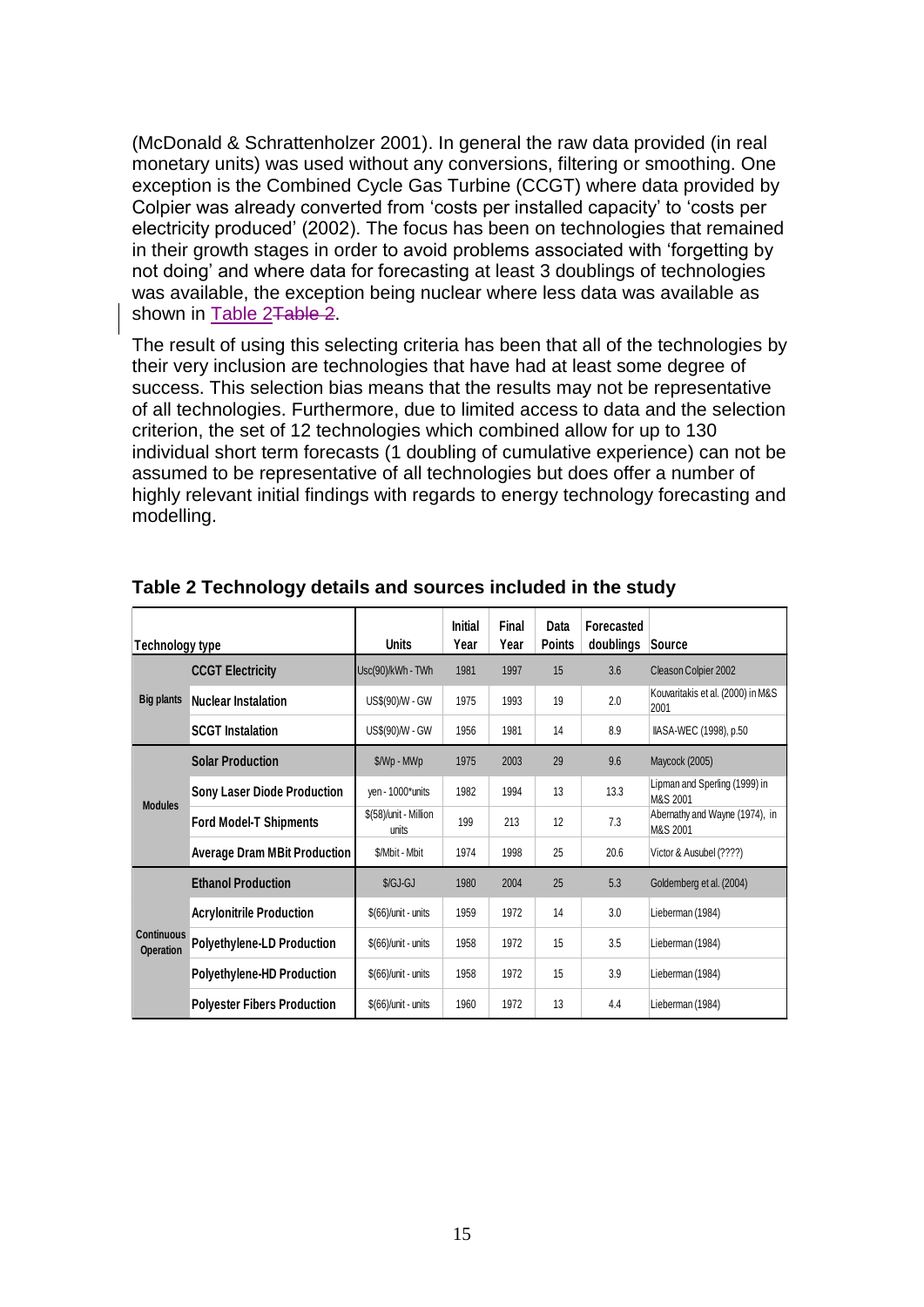# **5. Results**

As well as the aggregated results presented in the final subsection, 3 individual case studies of particular relevance to energy and renewable energy technologies will initially be presented in detail. Each case study comes from one of the three technology groups as set out by Christiansson (1995), namely "continuous operation", "modules" and "big plants".

# *Continuous operation case study – Brazilian Ethanol*

Although Brazilian ethanol production may not be the most general example of a "continuous operation" technology, it does provide a valuable case study for evaluating the effectiveness of learning by doing as a mechanism for a technology to reach cost effectiveness. It may also be considered as one of the few large scale renewable energy technologies that has been able to reach cost effectiveness. For each technology the output graphics use the lightest lines to represent the learning curve made with fewer data points and the darkest lines with the largest set of data points. In the case of Ethanol in Figure 5 Figure 5, it can be seen that the slope of the learning curve has mostly increased as experience has been gained. The 4 individual graphics represent the 4 methods modelled, namely OLS, WLS where the weightings are exponentially increasing by 10% and 20% per year and finally RLS.

## <span id="page-15-0"></span>**Figure 5 Log-log representation of learning curve fit to Brazilian ethanol data using various methods**



As one would expect for WLS with exponentially increasing weightings, the later predictions represented by the darker lines are able to follow more closely the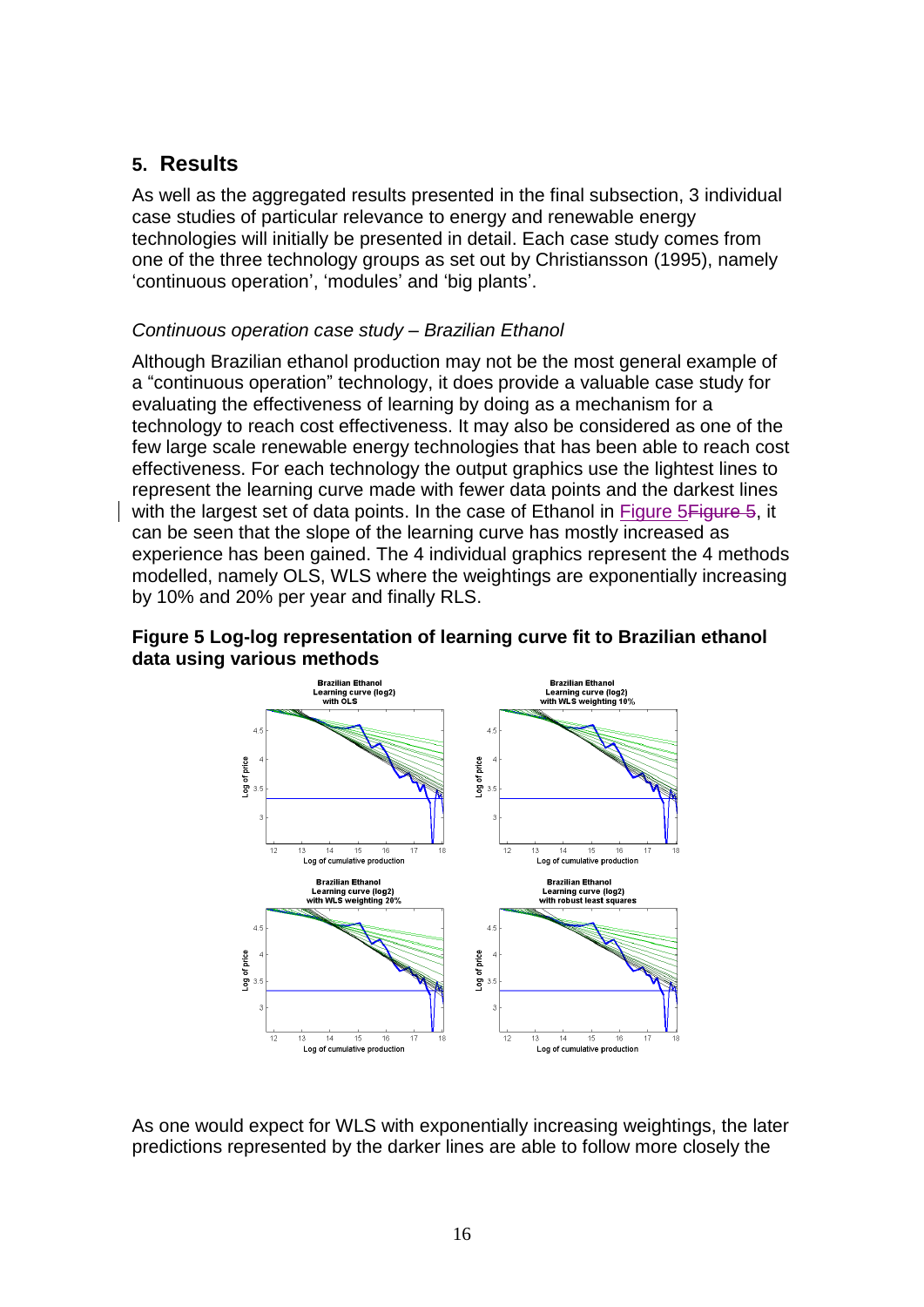trend of Ethanol to become cheaper faster than the initial experience curve projected. The curve for ethanol also shows many of the non-linear characteristics as has been demonstrated in the literature such as the "deviations from log-linearity at the beginning and tail of the curve" (Antes, Yeh & Berkenpas 2005; p7), however this effect was not generally systematic across technologies. Despite these deviations it can be seen when looking at the nonlinear graphical representation (using standard format rather than log-log format as shown in [Figure 6Figure 6\)](#page-16-0), that even during this earlier period very significant cost reductions took place.

<span id="page-16-0"></span>



Finally, in the case for Ethanol an excellent opportunity exists for the consideration of the relative effectiveness of these methods to determine the learning investment required to reach the price level of an incumbent technology. Here an approximate price level of the non-renewable energy that it replaces, petrol has been used as the incumbent price level. The "learning investments" required for the technology to reach break-even has been calculated by integrating the extra costs that lie between the horizontal incumbent technology baseline and the actual data of the price paid to ethanol producers and forecasts thereof as shown in [Figure 6Figure 6.](#page-16-0) To calculate the entire forecasted learning investment required, historical values are used to calculate the investments to date and then the difference between the learning curve forecast and the baseline has been integrated to determine future learning investments required to reach break-even.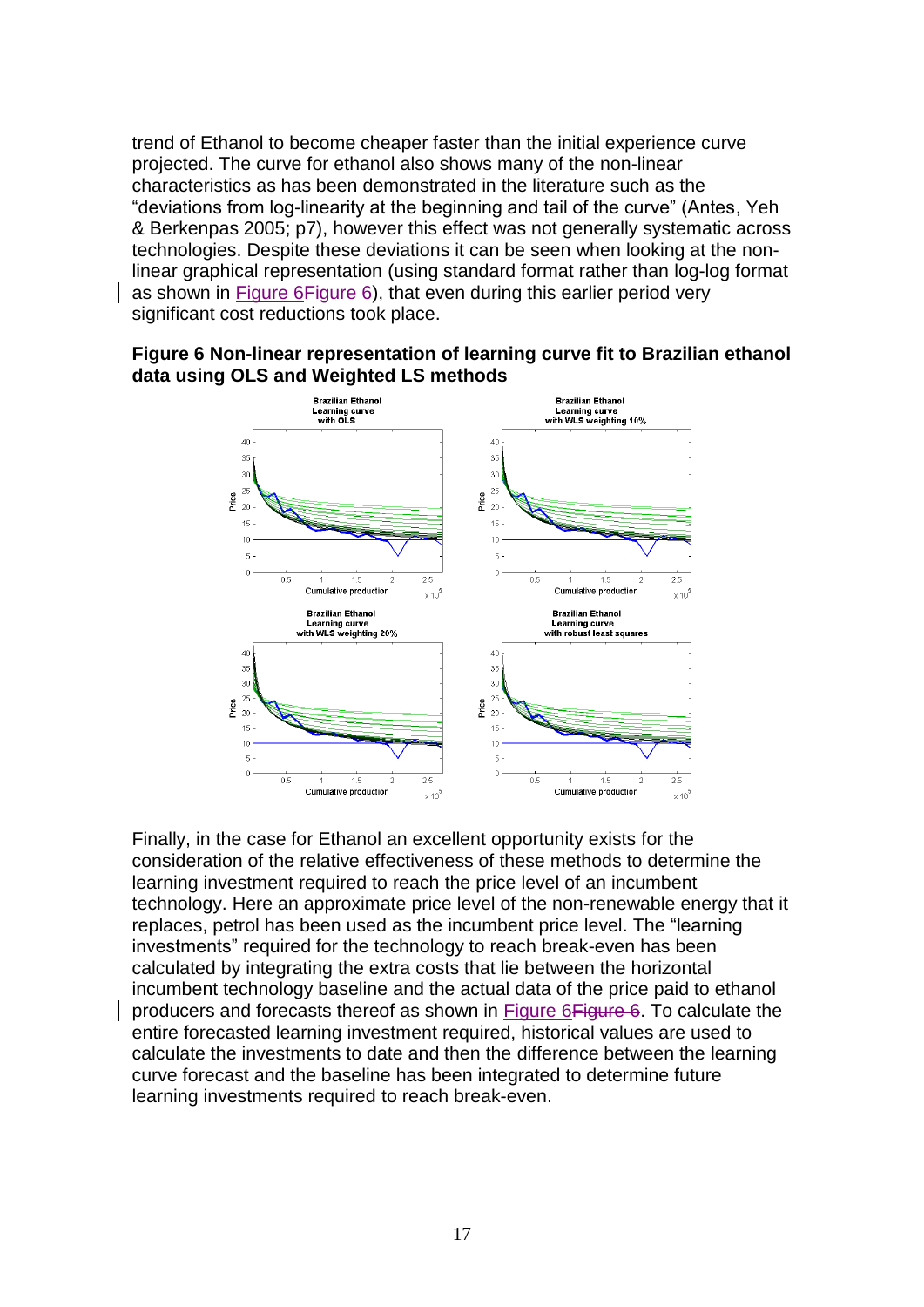#### <span id="page-17-0"></span>**Figure 7 Predicted learning investments at each period. Please note that the reference line represents observed total learning investments.**



In the case of Ethanol, as shown in [Figure 7Figure 7,](#page-17-0) about 70% of the total investment was required before the experience curve forecast was able to provide a response that was out by less than a factor of 10. The figure shows that, in at least some cases, the use of a WLS can help track technologies undergoing a gradual shift in learning rates. Unfortunately, as shown in the final part of the results, it was found that on average the use of WLS increased the distribution of errors though reduced their bias when aggregated over all technologies and individual forecasts. This suggests that under certain circumstances WLS may in fact be preferable over the standard OLS method however not in all cases.

Finally, by comparing the projections at each period for 1 (light) to 6 (dark) doublings of cumulative capacity, a visual aid has been developed showing whether or not forecasts for individual technologies improved as experience was gained. As shown in [Figure 8Figure 8,](#page-18-0) for Brazilian Ethanol the error increased as forecasts were made for a greater number of doublings. This is not surprising since it is generally easier to make projections in the shorter term than in the longer term. What was surprising however was that the general trend in the absolute ( $log<sub>2</sub>$ ) value of the error for each level of forecast also increased as experience was gained. It is also important to note that errors calculated in logarithmic terms leads to a very particular understanding. For example if you take an error of  $+1$  in log<sub>2</sub> format, it would demonstrate that the actual price was out by a factor of  $2<sup>1</sup>$ , in other words double (or 100% above) the forecasted value. An error of -1 on the other hand represents being out by a factor of 2-<sup>1</sup>, which is only half (or 50% below) the forecasted value.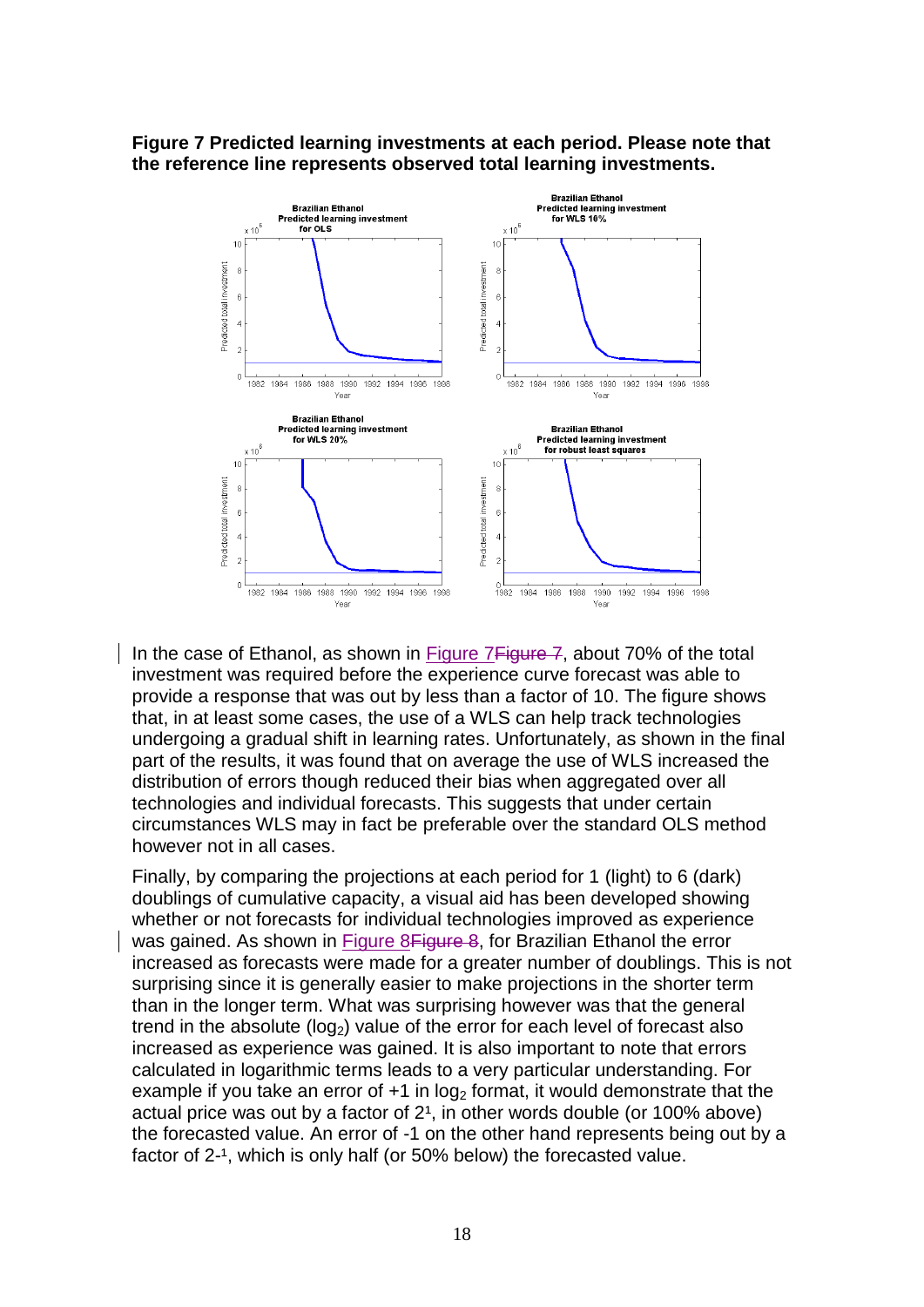Furthermore as prices come down forecast errors need to come down proportionally in order to maintain constant logarithmic error.

#### <span id="page-18-0"></span>**Figure 8 Forecast error (log2) as a function of (log2) cumulative production. Note that the robust least squares method requires 3 data points to make the first line of best fit reducing the number of forecasts possible**



# *Big plants case study – CCGT*

The data set for CCGT originally came from a reduced list of over 200 published contract costs in trade journals for new CCGT plants (Colpier & Cornland 2002). The data was then converted from cost per MW of installed capacity to cost per kWh of produced electricity holding gas costs constant. The main reason for this conversion was that CCGT cost reductions were often traded off against more expensive quality and efficiency improvements. CCGT operators are generally interested in the reduction of the cost of producing electricity and not simply the reduction of installation costs making the former a more relevant dependant variable.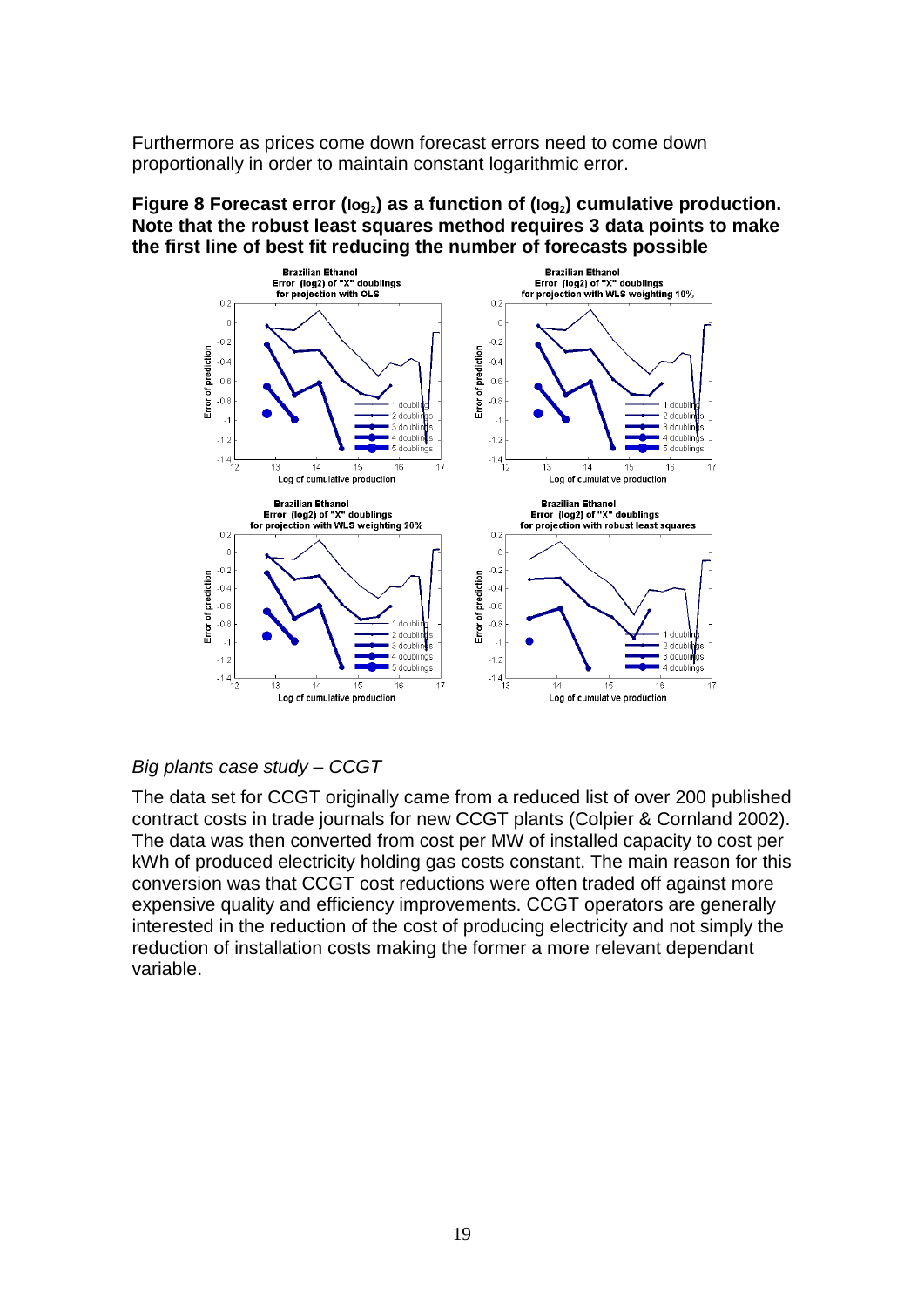## **Figure 9 Technology price (solid) and Annual Production Growth (dashed) for CCGT energy production.**



<span id="page-19-0"></span>**Figure 10 Experience curves for CCGT using cost of energy production with constant gas costs versus cumulative energy produced.**



From Figure 10 Figure 10 we see a case where the use of WLS has generated a wider range of learning curve results which in the end seemed to have proved less effective than the standard OLS method. Furthermore, as shown in [Figure](#page-20-0)  [11Figure 11](#page-20-0) where we have assumed a target price of the 1997 value of 3.37 USc(1990)/kWh, it was found that the forecasted cumulative learning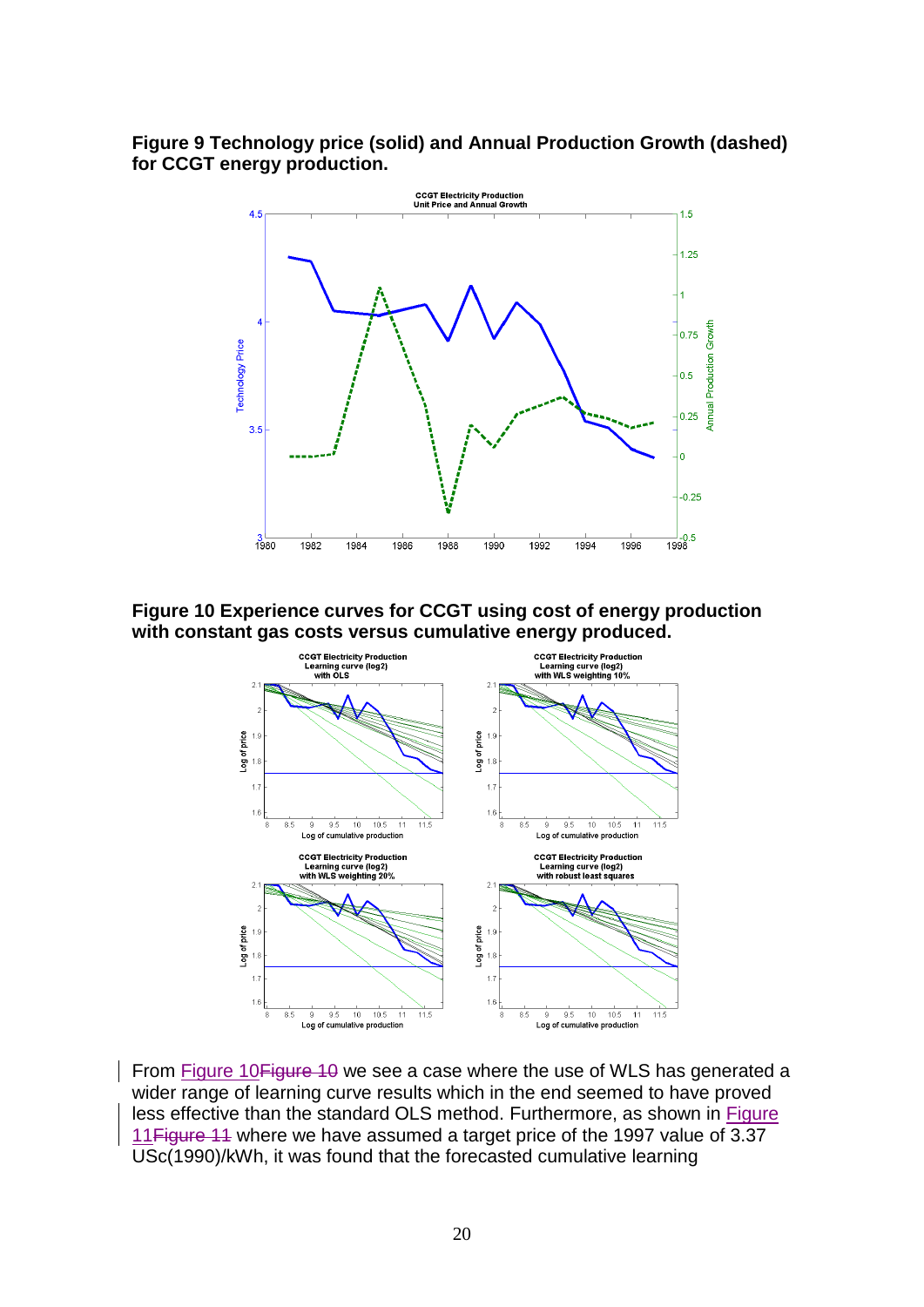investment cost is very uncertain when using learning curve analysis and here too was off by a factor of 10 or more during some periods with the worst forecasts being made with WLS.



#### <span id="page-20-0"></span>**Figure 11 Predicted learning investments at each period. The reference line represent the total learning investments to reach 1997 price levels.**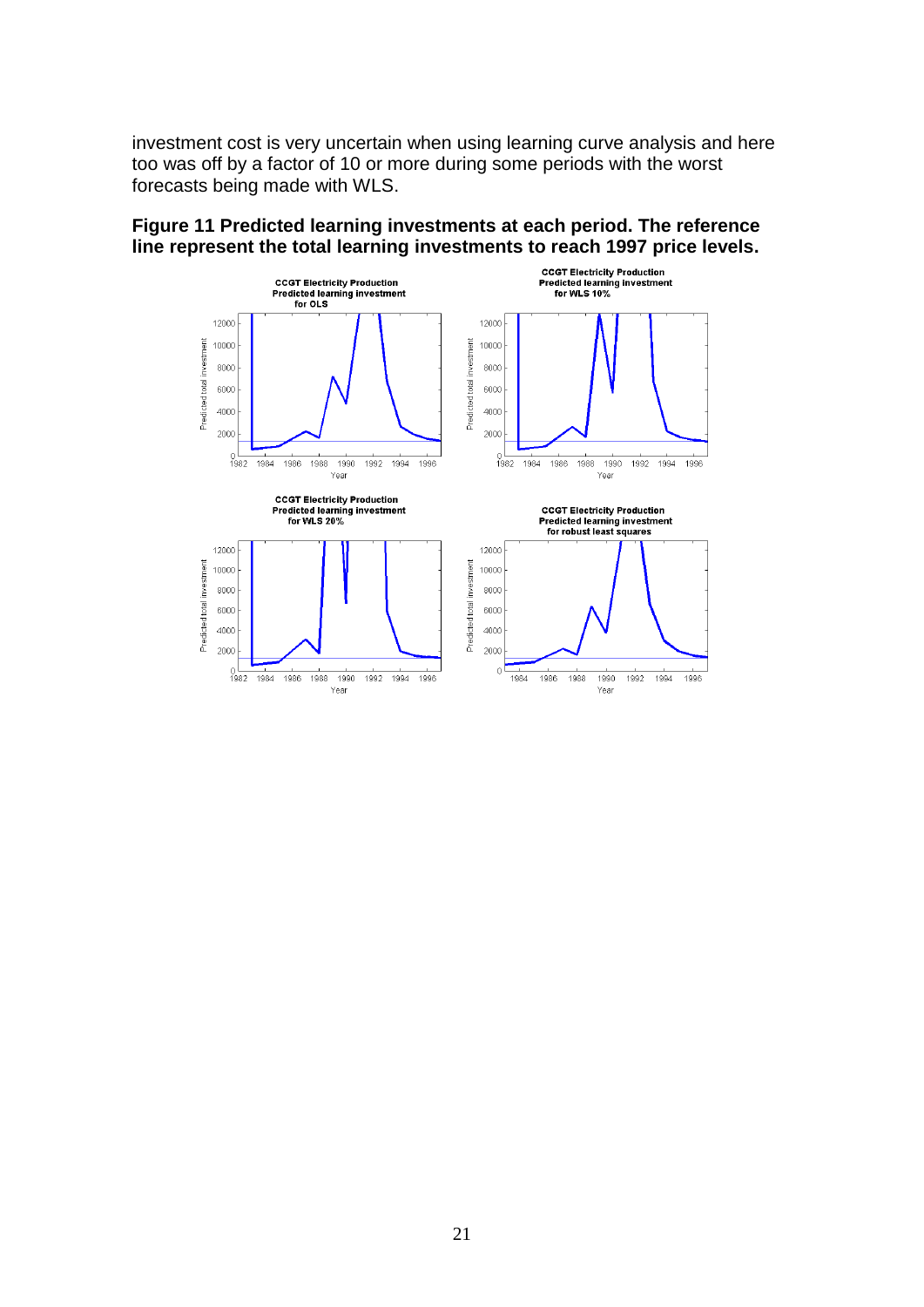<span id="page-21-0"></span>



Looking at the forecast error in Figure 12 Figure 12 and Figure 13 Figure 13 it can be seen that the 6 forecasts that were able to be made for 2 doublings of cumulative production (in the case of CCGT, about 8 or 9 years into the future) indicated errors in the range of 18% under to 10% over the actual values recorded while the total cost reductions for almost 4 doublings of cumulative energy production went from 4.3 to 3.37 c/kWh or about 25% of the final price over 16 years.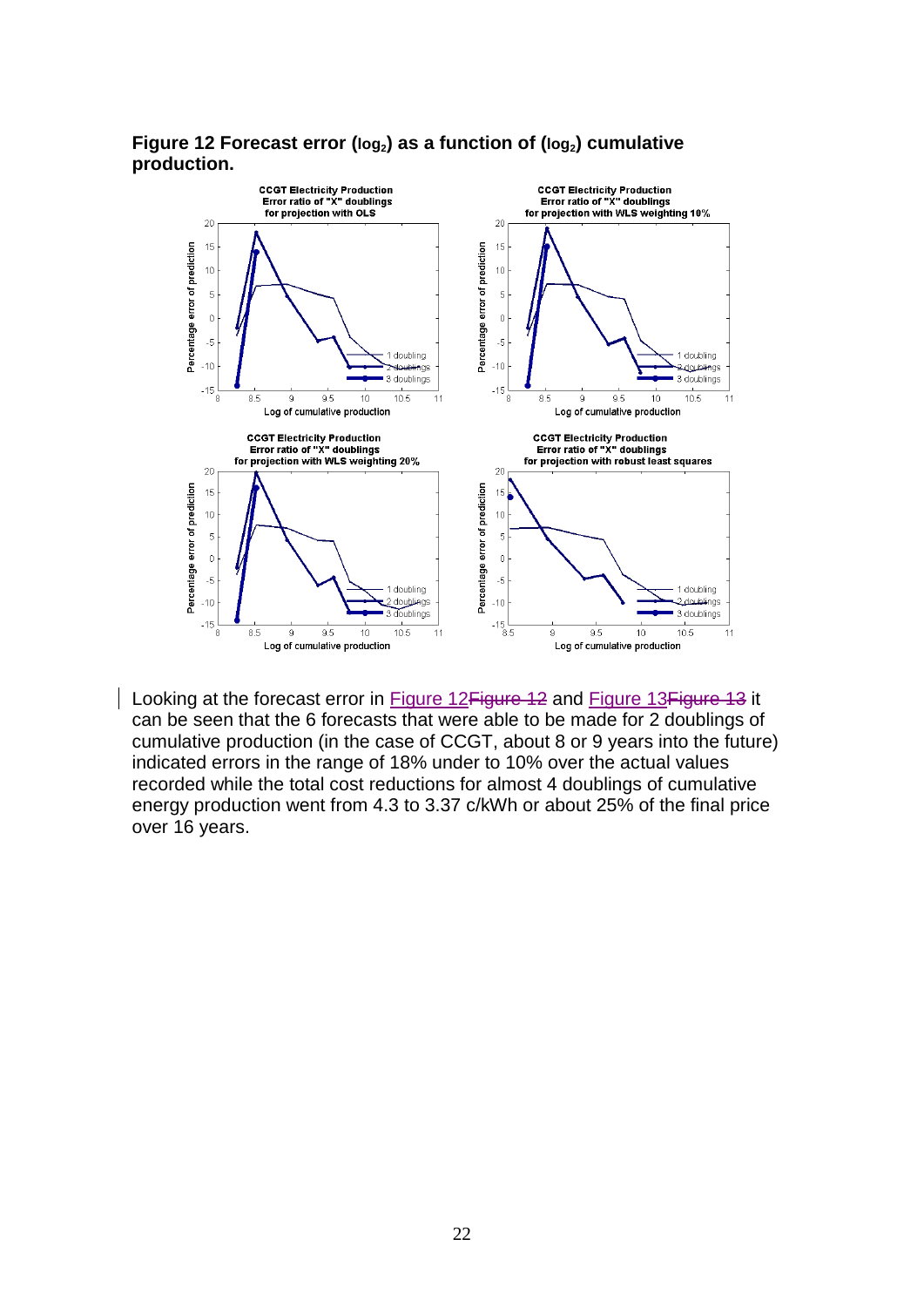## <span id="page-22-0"></span>**Figure 13 Forecast error ratio calculated as a part of recorded value as a function of (log2) cumulative production**



#### *Modules case study – Solar*

Solar PV provides a good example of the use and dangers of using experience curves to forecast future costs of an energy technology. It is a good example since solar PV modules are generally accessed by an international market allowing for worldwide appraisal of the technology. Prices have also been well documented and 2 groups in particular have developed long time scale data sets (Maycock's World PV Market Report and the Strategies Unlimited Data sets).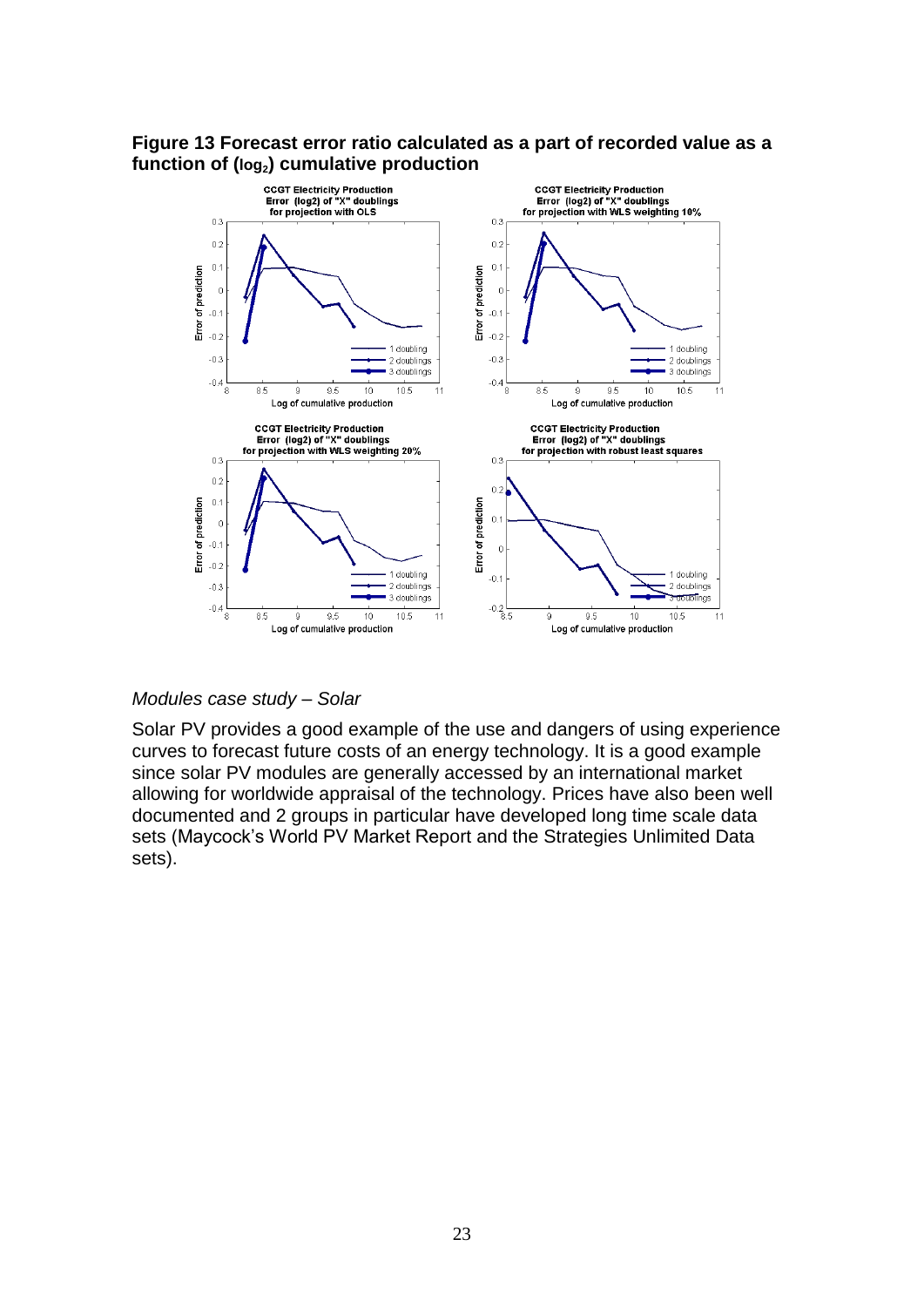**Figure 14 Technology price (solid) and Annual Production Growth (dashed) for Solar Module production.**



It also shows the typical random jumps and shifts in learning rate that could be expected from any technology having undergone such an increase in cumulative learning. Nevertheless, this technology shows a reasonably smooth experience curve where price reductions have occurred somewhat linearly to increases in cumulative production when mapped on a log-log scale.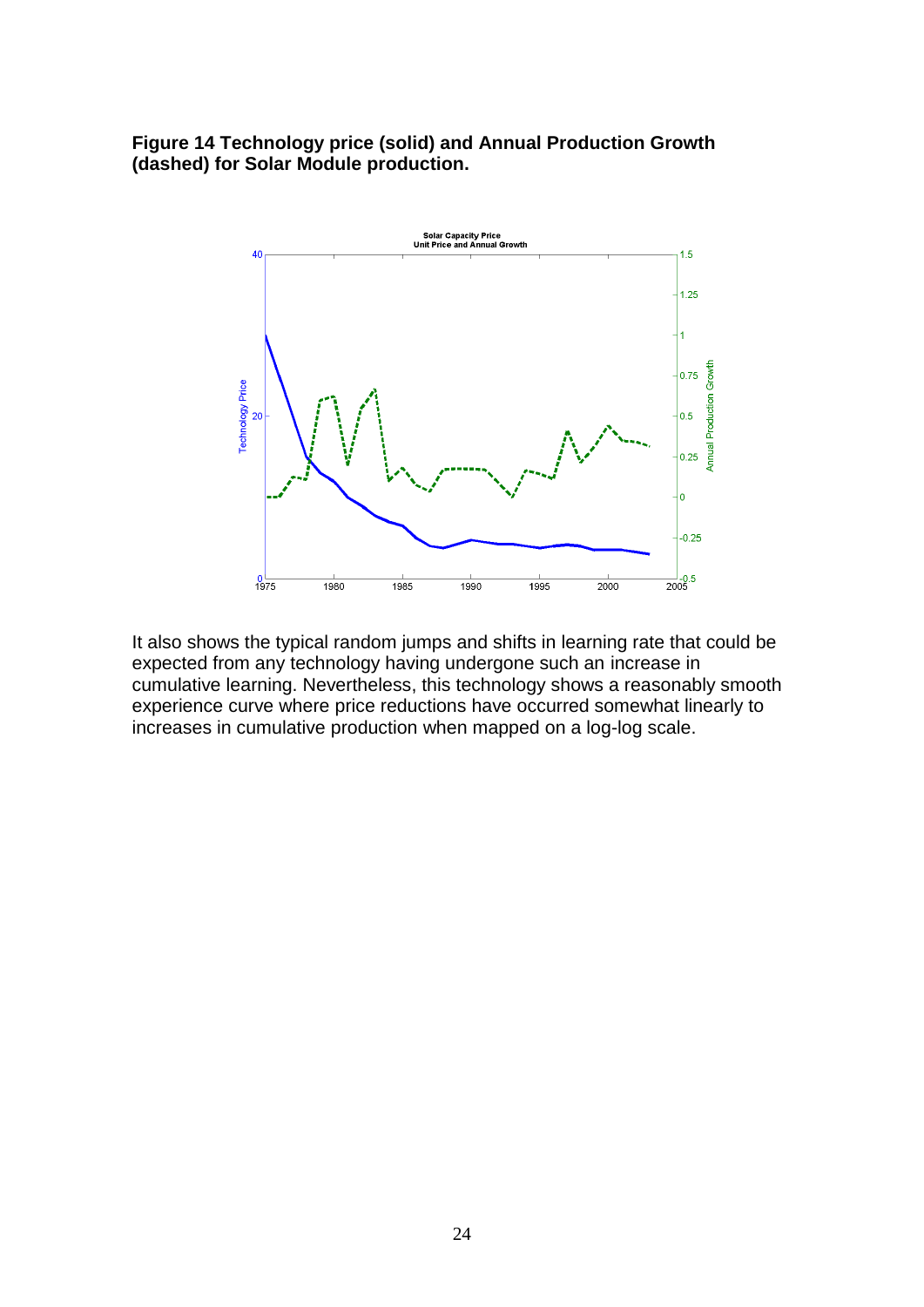<span id="page-24-0"></span>**Figure 15 Log-log representation of learning curve fit to solar PV module price data using various methods. Note that solar has not yet reached large scale competitivity, the price level used as a baseline of 1\$/Wp has been arbitrarily chosen. Such a price level would greatly increase the number of competitive applications if not allow PV to become completely cost effective.**



[Figure 16Figure 16](#page-25-0) and [Figure 15Figure 15](#page-24-0) together present an interesting result of the use of exponentially increasing weights. Since the experience curve slope reduces over the period of the data set, the WLS method was able to track the change in learning rate making the forecasts for total learning investments more accurately than the standard OLS method. Unfortunately it remained difficult or impossible to know from the limited data available whether the shift to a lower learning rate was indeed a permanent shift or merely a period of stagnation. Using the simple experience curve based model described in this research, it has been possible to make a statistical evaluation of how effective different methods have been in the past over a range of technologies to help advise which method tends to work best on average. These results are presented in the following sub-section on aggregated results.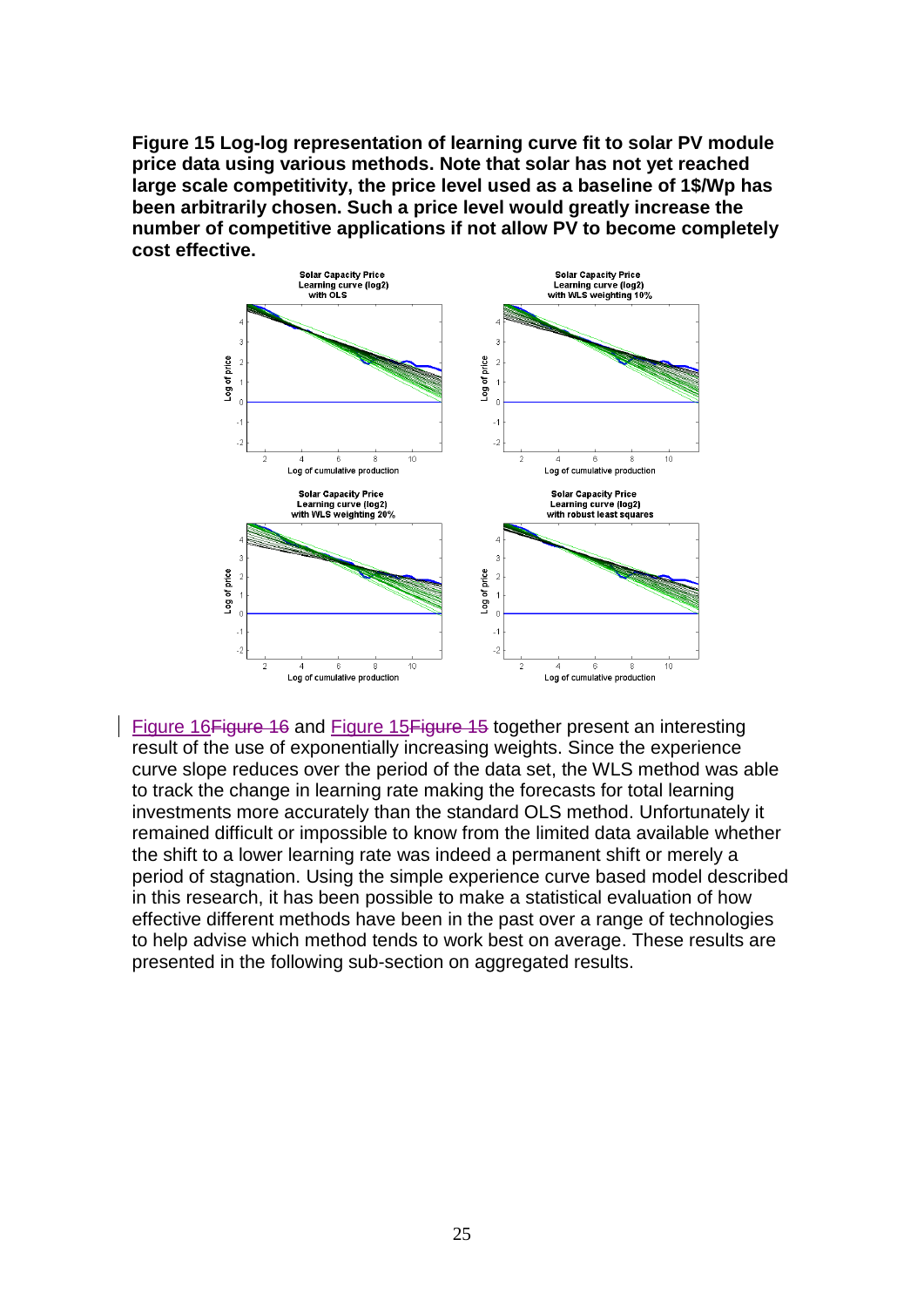#### <span id="page-25-0"></span>**Figure 16 Predicted learning investments at each period. Please note that the reference line represents total investments by 2003.**



**Figure 17 Forecast error (log2) as a function of (log2) cumulative production.**

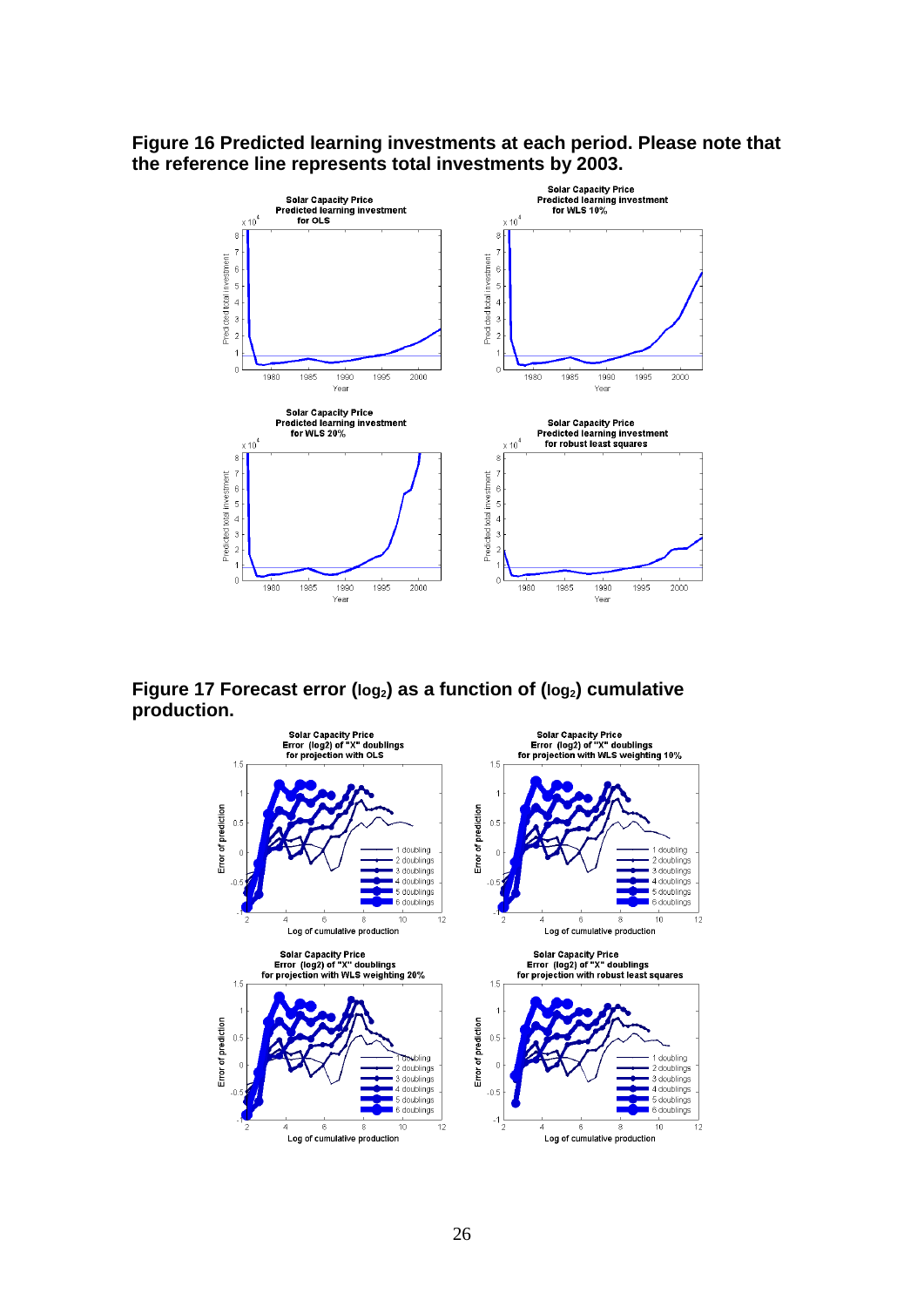#### *Aggregated results for experience curve forecasts*

In this section the various experience curve formulation and their ability to forecast into the future are compared by consolidating the forecast errors for each number of doublings into the future all onto a single graphic as shown in [Figure 18Figure 18.](#page-26-0)

<span id="page-26-0"></span>**Figure 18 Histogram of the log of the errors over all technologies and for the forecast at every period of each technology where available historical data exists for 1 doubling of cumulative experience**



This first example offers the most reliable information with the largest number of data points available allowing for what turns out to be a reasonably smooth distribution. Unfortunately, a single doubling of experience referred typically to somewhere in the region of 2 to 6 years depending on the growth rate of the technology in question. It also depended on the stage that the technology was in since the time taken to generate a doubling of experience increases as the stock of cumulative experience also increases, even when the growth rate of a technology remains constant. What the graphical representation of the data does show is that the forecast error in log format is a very good first order approximation with the distribution being both symmetrical and unbiased with a mean value that is statistically not different from zero for both the OLS and WLS methods. It is also interesting to note that the OLS method offered the best results in terms of mean deviation of forecast error and as such is the least biased estimator of future costs in the short term while the overall error in terms of standard deviation was slightly reduced when using the WLS method.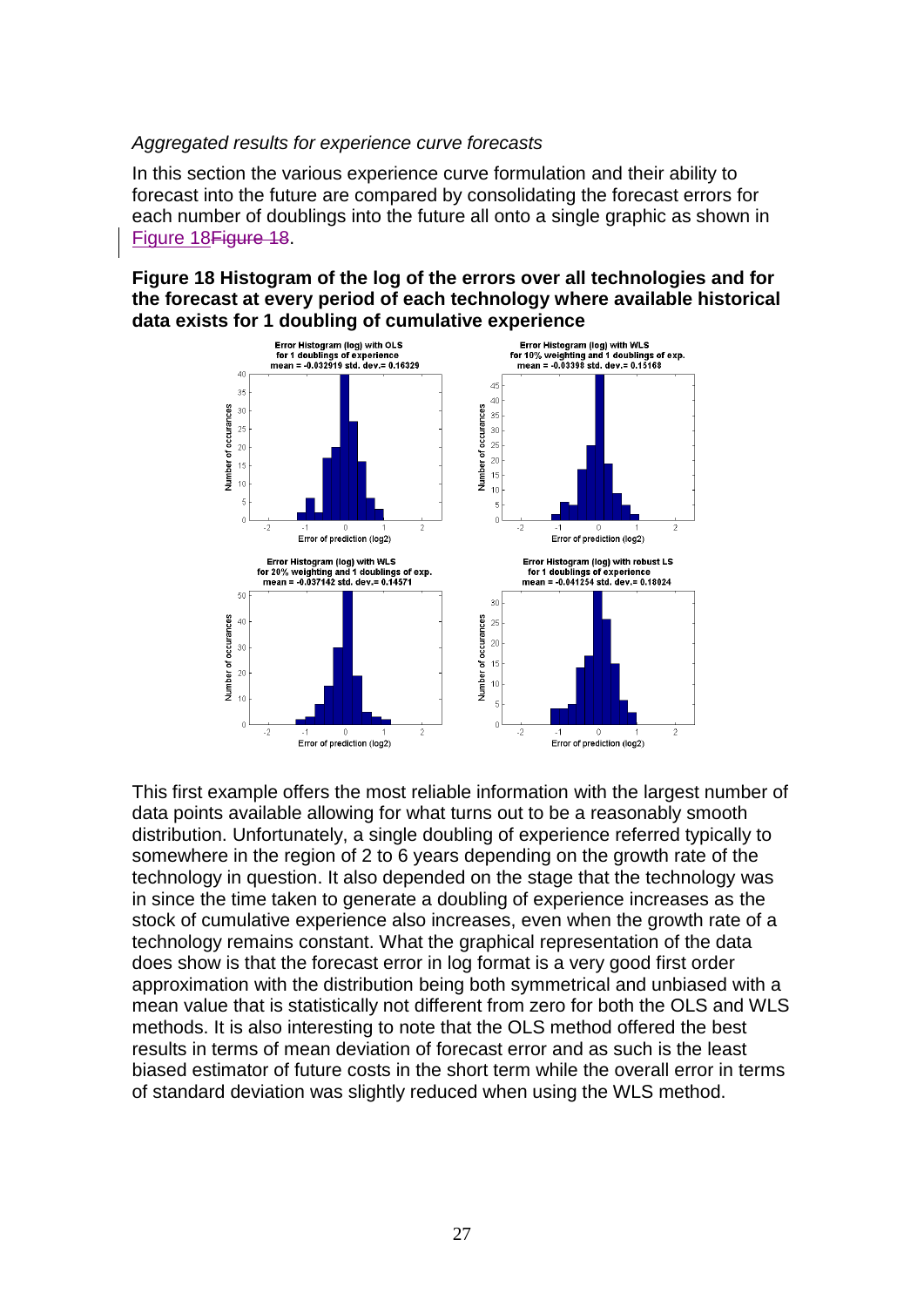Making forecasts further into the future, [Figure 19Figure 19](#page-27-0) shows that the experience curve continues to provide reasonably symmetric and unbiased results even after 3 doublings of cumulative experience, which generally took between 6 and 12 years. Here the OLS method proves to be the most accurate in terms of variance but worse than the others in terms of bias.



<span id="page-27-0"></span>

Now looking further ahead to [Figure 20Figure 20](#page-28-0) where there are 6 doublings of cumulative experience it can be seen that the reduced data points available and the reduced number of technologies that contribute to the data set reduces the quality and reliability of the results. As shown in [Table 2Table 2,](#page-14-0) only 4 technologies remain that contributed data for 6 doublings of experience, SCGT, Solar, DRAMs and Laser Diodes. The results are nevertheless quite promising, since with a progress ratio of, say, 20% the reduction ( $log<sub>2</sub>$ ) in costs would be  $log<sub>2</sub>(0.8<sup>6</sup>)$  or approximately -1.93. Hence a mean error of prediction (also  $log<sub>2</sub>$ ) of about 0.07 is very low compared to the total reductions that have occurred supporting strongly the use of experience curve to attain at worst an unbiased and symmetric estimator of future costs. Again we found that OLS gives the most accurate forecasts in terms of standard deviation of the error, but a higher mean deviation than WLS with 10% and 20% weighting factors. This would suggest that WLS may in fact be a suitable method for long-term unbiased estimator calculations of future costs along with the standard OLS method.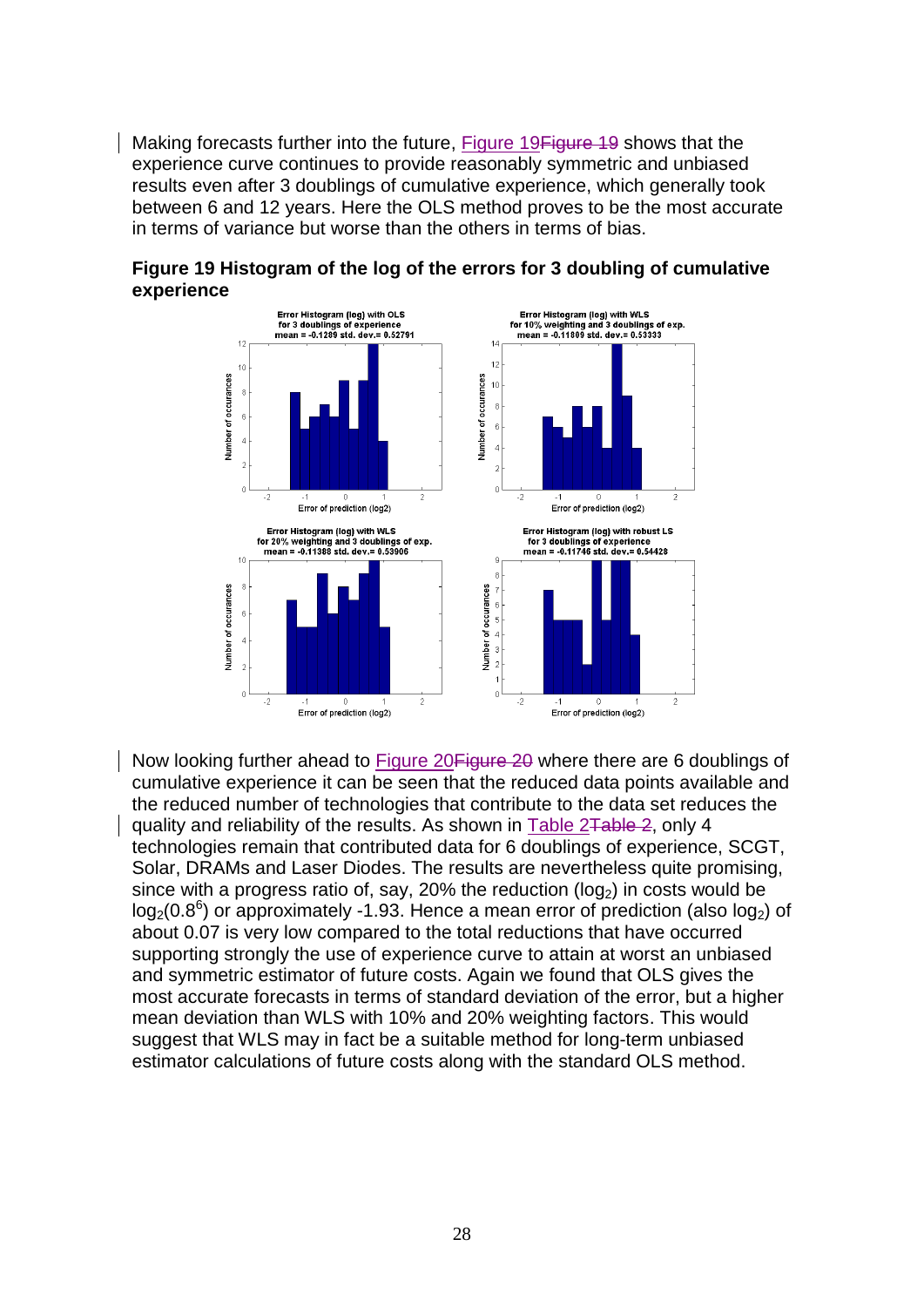## <span id="page-28-0"></span>**Figure 20 Histogram of the log of the errors for 6 doubling of cumulative experience**



Although it has been shown that experience curves generally give unbiased and reasonably symmetric forecast of future costs in 'log' terms, the same can not be said for the actual cost forecasted. Since the results are symmetric and unbiased in log format and due to the convexity of the logarithmic function, it can be expected that results returned to monetary values will be asymmetric and biased. Here the distributions become more biased towards positive values and asymmetric as the forecasts goes further into the future indicating that mean forecasts using the SFLC were lower than actual mean observed cost levels.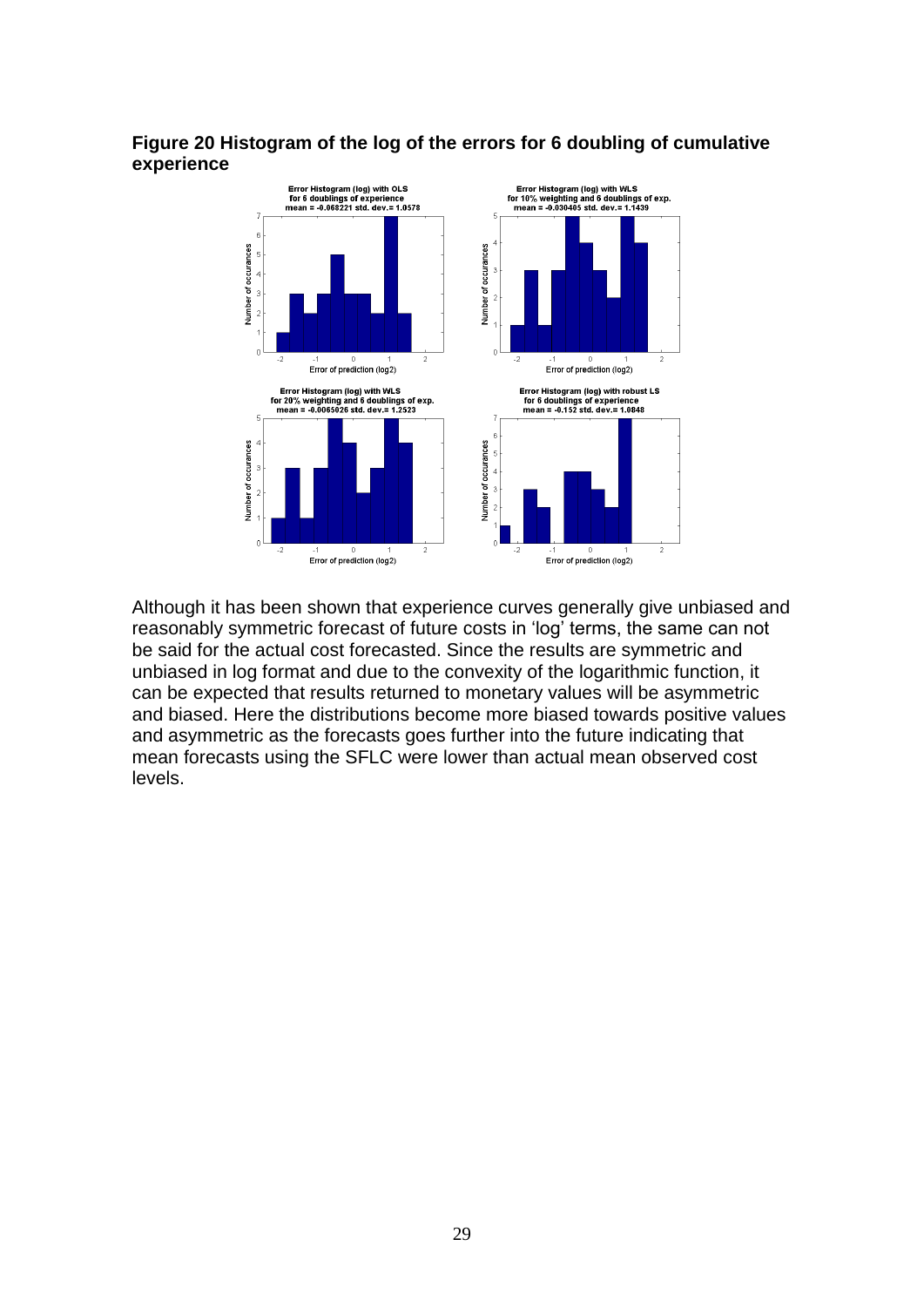### **Figure 21 Histogram of error** *ratios* **over all technologies for 1 doubling of cumulative experience**



## **Figure 22 Histogram of error** *ratios* **over all technologies for 3 doubling of cumulative experience**



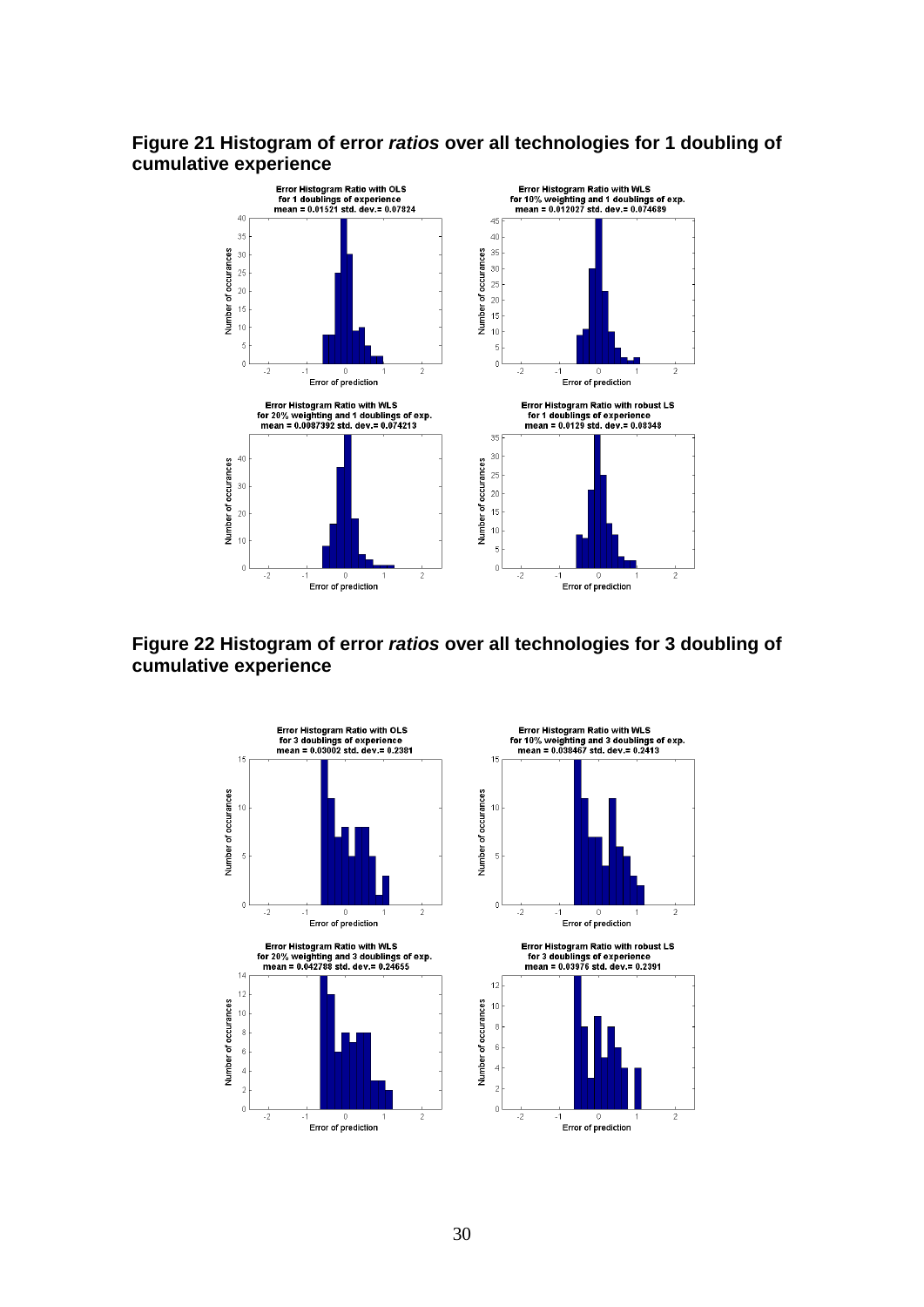## **Figure 23 Histogram of error** *ratios* **over all technologies for 6 doubling of cumulative experience**



To test the second hypothesis, the error distributions of the forecasts have been compared using the earlier data only against a larger and more complete set of data. The mean error from observed values was then compared to the variance of the error and to determine any bias. The results showed that having more information produced better results in terms of bias with almost all forecasts (aggregated over all technologies). On the other hand, the standard deviation of the error increased by about 50% as can be seen when comparing the results in [Figure 24Figure 24.](#page-31-0) These results suggest that the experience curve does become more effective in terms of being an unbiased estimator for forecasting a technology"s cost however has difficulty in standing up to the smaller margin for uncertainty (in absolute terms) that comes with the error measure as calculated in this research (in terms of log differences). Unfortunately these findings are particularly sensitive to the data sets used and so the results for this hypothesis remain somewhat inconclusive.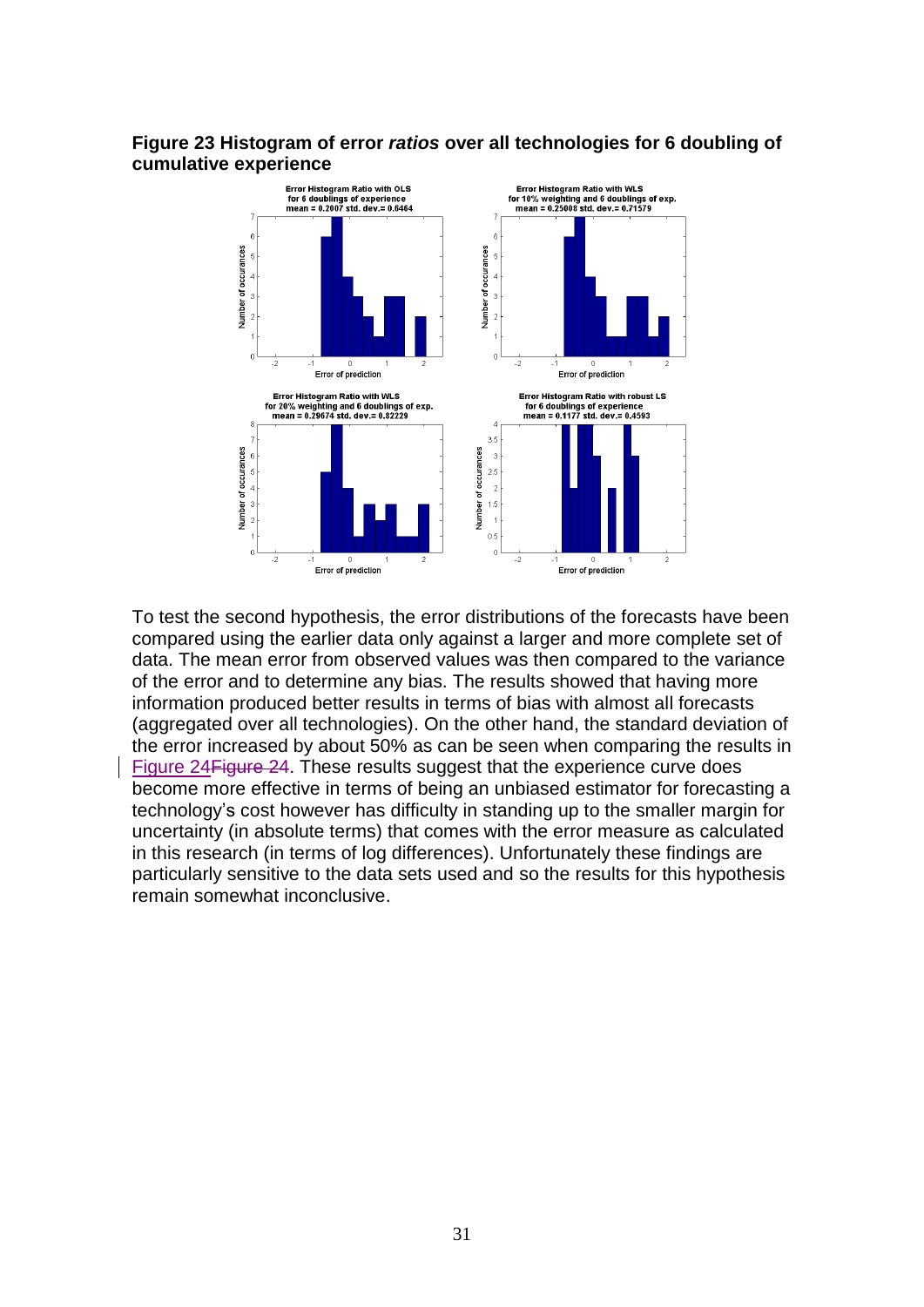

#### <span id="page-31-0"></span>**Figure 24 Comparing forecasts made with less and more information**

# **6. Discussion and Conclusion**

Grubler, Nakicenovic and Nordhaus (2002) raise the question of whether "we have sufficient scientific knowledge about the sources and management of innovation to properly inform the policymaking process that affects technologydependant domains such as energy" to which they believe the answer is "Not yet". Perhaps due to this insufficiency and the lack of a clearly superior heuristic or innovation theory for forecasting technology costs, and despite the many shortcomings of the learning curve theory, experience curves continue to be used widely. This current research does not try and improve the underlying theory of experience curves, but instead tests empirically using historical data the validity of learning curves for forecasting and provide a first order approximation of the uncertainties that exist for potential growth technologies such as renewable energies. As a result of this current piece of research, evidence supporting the following conclusions has been found:

Hypothesis 1, that experience curves can be used as an unbiased estimator of future technology prices was found to be TRUE with respect to the available data using logarithmic costs. This suggests that a simple experience curve using price data alone can be an effective estimator of future prices for technologies during their growth phases in a competitive international market. There remains the caveat that due to the convexity of the logarithmic function and the unbiased results found when using the log-log format, experience curves viewed in linear terms tend on average to underestimate future costs.

Hypothesis 2, that the ability to forecast technology costs "improves" as more data points are added was in one sense found to be TRUE in that the forecasts with more data tended to be less biased, though in terms of variance it was found to be FALSE as the variance actually increased with accumulating experience. Perhaps this result occurs simply because although the actual error of a forecast in monetary units may decrease drastically, the error in terms of  $log<sub>2</sub>$  differences as well as required injections of funds to further push the technology down the learning curve may in fact be increasing (for instance in the case of forward selling at the firm level or the provision of subsidies at the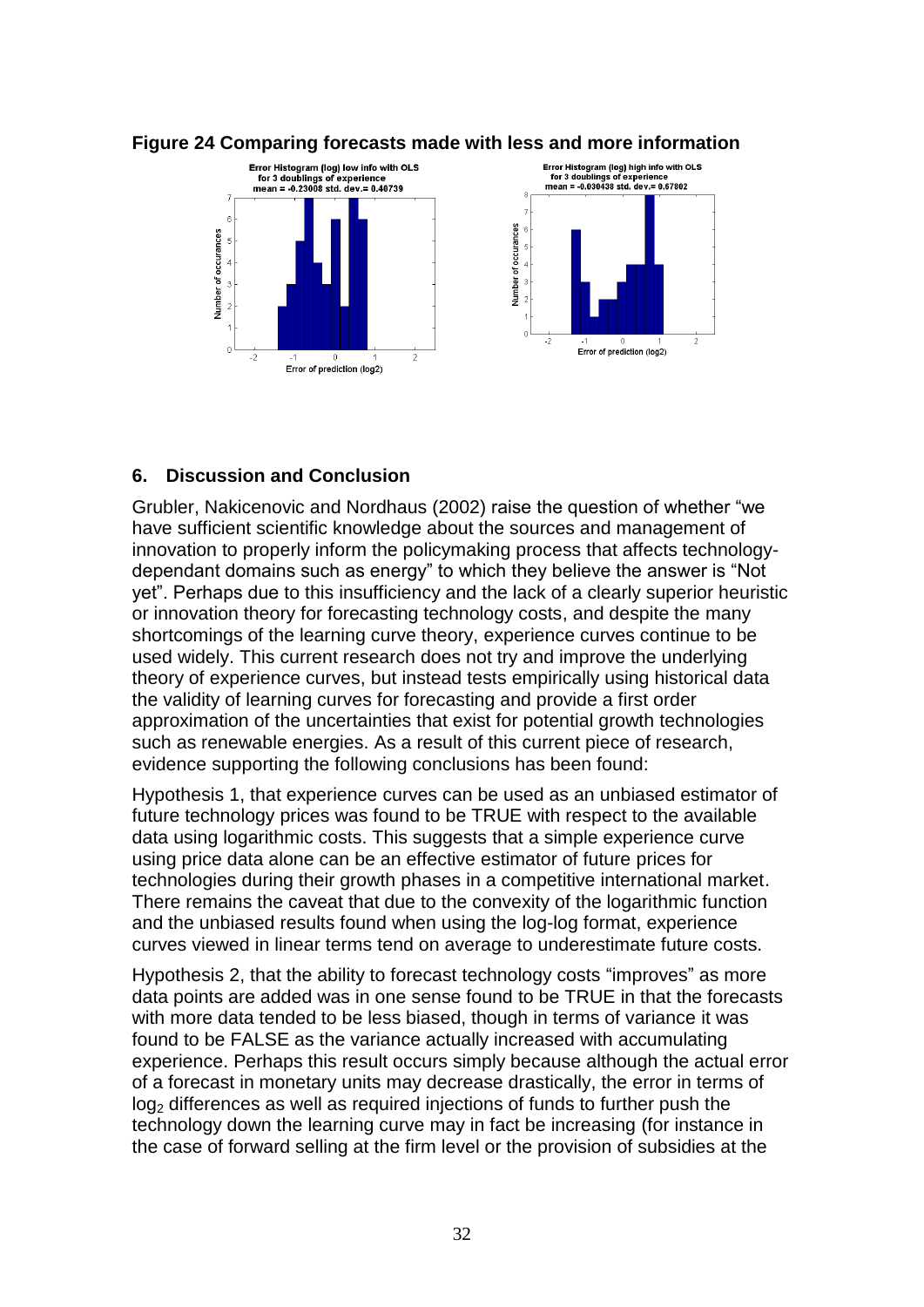government level). Finally, as can be seen for most technologies, the distance between data values on the quantity axis gets closer and closer together as a technology matures since every doubling of experience requires more and more time. Along with this added time requirement one would also expect the possibility of increased uncertainty. Access to a larger representative database would certainly help to bring more concrete results in particular with respect to this hypothesis.

Hypothesis 3, that the use of exponentially increasing weights when using weighted least squares allows for improved accuracy of predictions turned out to be in one sense TRUE and in one sense FALSE. It was found that over all the technologies tested, the use of WLS generally increased the variance of the forecasts as compared to the OLS method but decreased the mean deviation or "bias" of the forecast. This would suggest that although the standard OLS method is a highly effective predictor of future costs/costs, there may be opportunities for WLS to be a superior method for producing these experience curves.

One of the principal difficulties with informing policy makers on how best to bring about cost reductions of renewable energy technologies is to decide how to divide a limited budget so that it is concentrated enough to bring about desired cost reductions of a chosen technology while being broad enough to offer a range of possible technical solutions in the case that the technologies first picked as winners turn out to be undesirable or unsuccessful (one only needs to think of the public resistance to on shore wind farms in the UK and elsewhere). As remarked by Wene in his IEA publications. "learning opportunities in the market and learning investments are both scarce resources" suggesting that the concentration of resources is key to generating solutions, whilst on the other hand, the "availability of renewable resources, reliability of the energy system and the risk of technology failure require a portfolio of carbon-free technologies" (IEA 2000, IIASA approach, see, e.g. Gritsevski & Nakicenovic 2000). In this paper the distributions of forecasted technology price errors haves been calculated based on historical data, allowing future portfolio research to take this information into account when designing energy technology portfolios.

A great deal more work needs to follow in this area in order to increase our understanding of the evolution of technology costs. For example, improving data quality and increasing the number and scope of technologies tested using a similar analysis would help provide more accurate results. It may also be important to consider the importance of autocorrelation to allow for better forecasts and simulations of future technology costs. Data permitting it would be very interesting to test other formulations such as the 2FLC or methods that account for technology clusters for their ability to improve forecast quality. Finally, investigating the circumstances and criterion where the use of WLS would be preferred over the standard OLS would also constitute an interesting area for further research.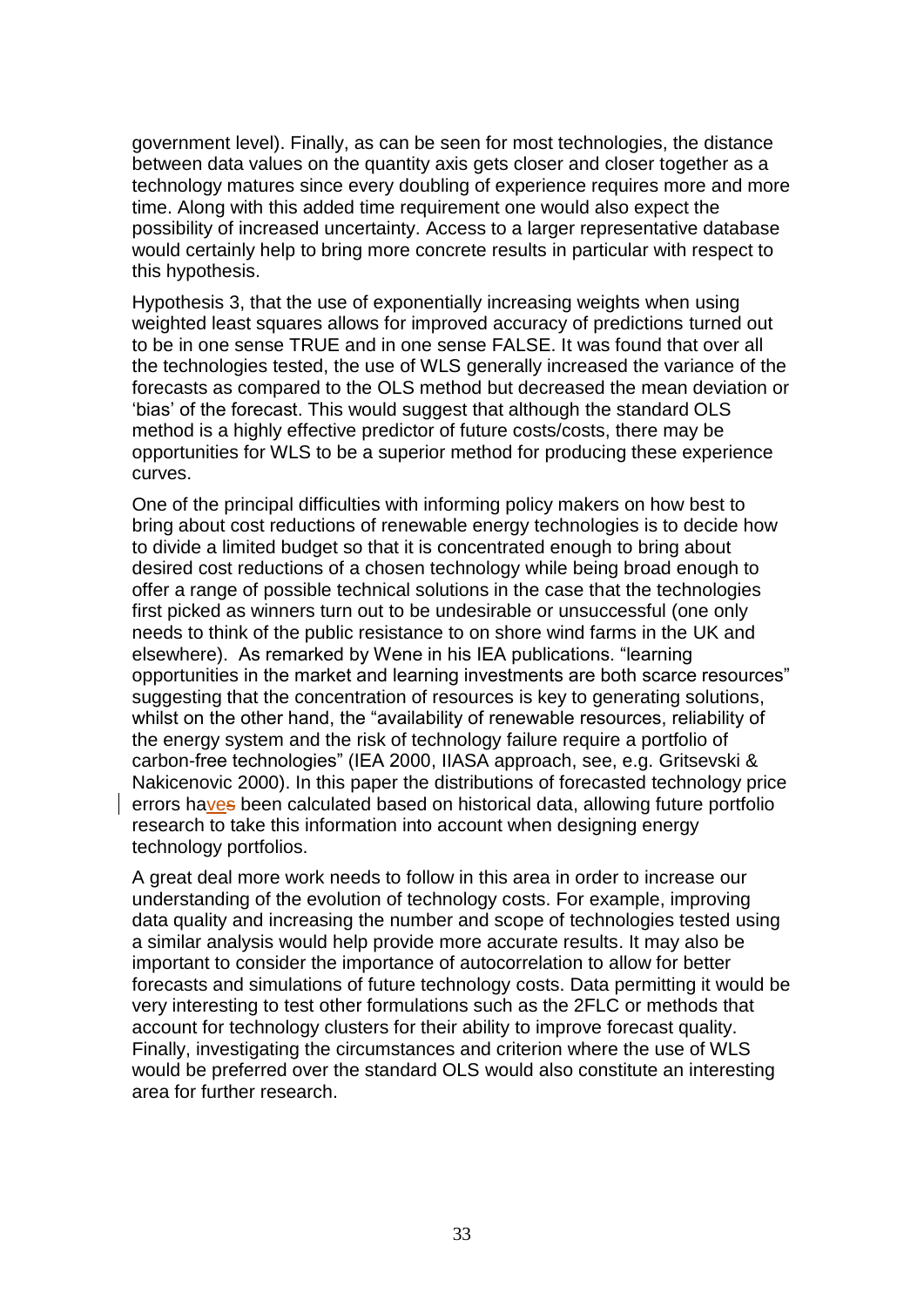#### **References**

- [1] Antes, M., Yeh, S., Berkenpas, M. 2005 Estimating future trends in the cost of CO2 capture technologies, *Final report to IEA GHG R&D Program.*
- [2] Arrow, K, 1962, 'The economic implications of Learning by Doing', *Review of Economic Studies*, vol. 29, pp155-173.
- [3] Barreto, L. & Kypreos, S., 2004, "Emissions trading and technology deployment in an energy-systems "bottom-up" model with technology learning", *European journal of operational research*, vol. 158, pp 243- 261.
- [4] Carraro, C. & Hourcade, J., 1998, 'Climate modelling and policy strategies. The role of technical change and uncertainty", *Energy Economics*, 20, pp 463-471
- [5] Christiansson, L., 1995, Diffusion and Learning Curves of Renewable Energy Technologies, *IIASA working paper series WP-95-126.*
- [6] Coulomb, L. & Neuhoff, K. 2005 Learning curves and changing product attributes: the case of wind turbines, *Cambridge University working paper series EPRG 0601.*
- [7] Colpier, U. & Cornland, D., 2002, The economics of the combined cycle gas turbine-an experience curve analysis, *Energy Policy* 30 pp 309- 322.
- [8] Everett, J. & Farghal, S. 1994 Learning curve predictors for construction field operations, *Journal of construction engineering and management.*
- [9] Everett, J. & Farghal, S. 1997 Data representation for predictive performance with learning curves, *Journal of construction engineering and management.*
- [10] Farghal, S. & Everett, J. 1997 Learning Curves: Accuracy in predicting future performance, *Journal of construction engineering and management.*
- [11] Goldemberg, J., Coelho, S., Nastari, P. & Lucon, O. 2004 Ethanol learning curve – the Brazilian experience, *Biomass & Bioenergy* 26 pp301-304
- [12] Gritsevski, A. & Nakicenovic, N. 2000 Modelling uncertainty of induced technical change, *Energy Policy* 28, pp907-921
- [13] Grübler, A. & Messner, S. 1998, 'Technological change and the timing of mitigation measures", *Energy Economics*, 20, pp 495-512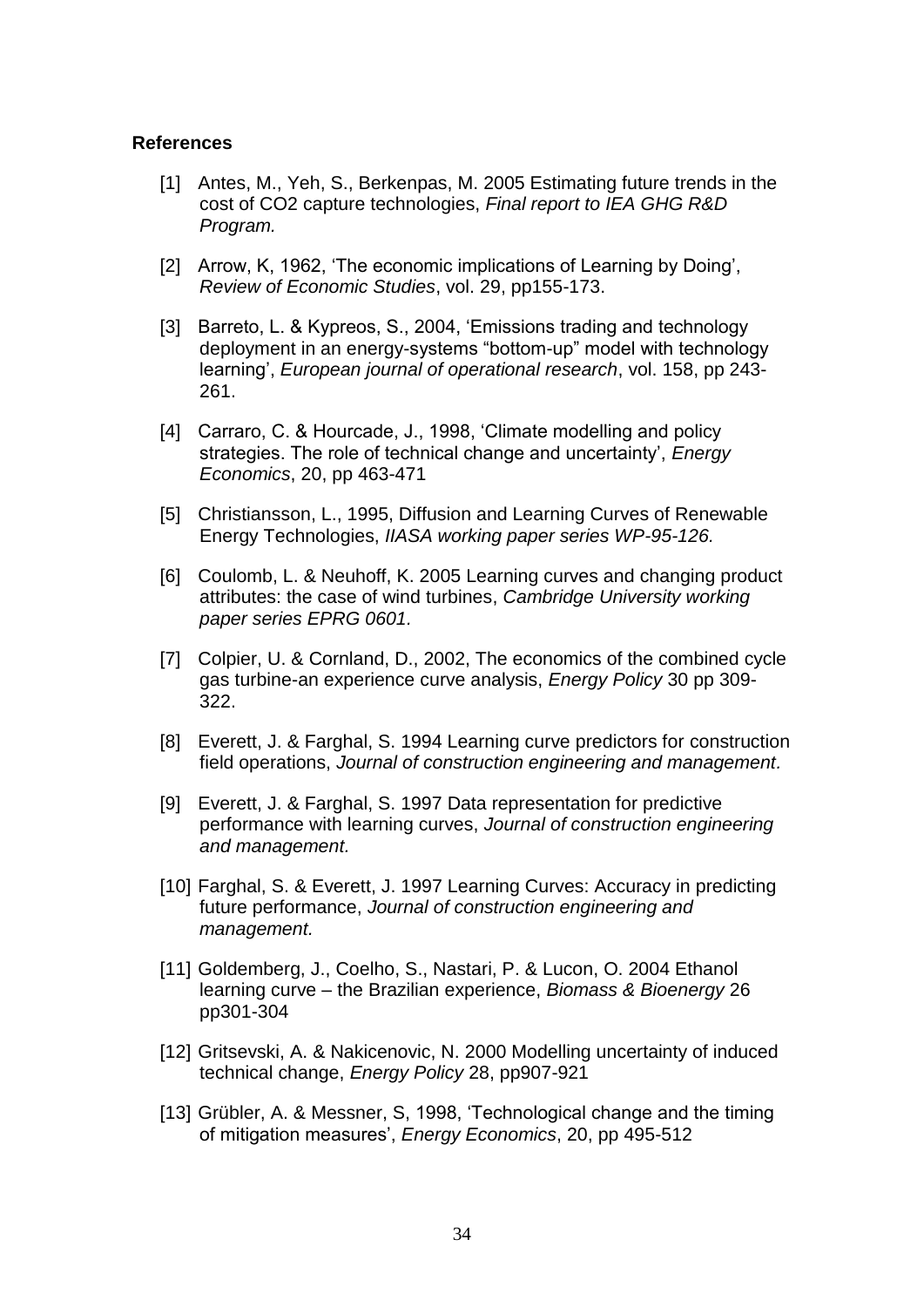- [14] Gruebler, A., Nakicenovic, N. & Nordhaus WD. (Eds) 2002 Technological Change and the Environment, Resources for the Future, Washington, DC, USA [2002] [ISBN 1-891853-46-5]
- [15] Henderson, Bruce, 1973a, "The experience curve reviewed II. History", *BCG*, No 125. [www.bcg.com.](http://www.bcg.com/)
- [16] Henderson, Bruce, 1973b, "The experience curve reviewed IV". The growth share matrix, *BCG*, No 149. [www.bcg.com.](http://www.bcg.com/)
- [17] IEA, 2000, "Experience Curves for Energy Technology Policy", *IEA Paris*, France.
- [18] Irwin, D. & Klenow, P., 1994, Learning-by-Doing Spillovers in the Semiconductor Industry, *The journal of Political Economy* Vol 102 No. 6 pp1200-1227.
- [19] Junginger, M et al., 2005, "Global experience curves for wind farms"*, Energy Policy, vol. 33,* pp 133–150
- [20] Lieberman, M., 1984, The learning curve and pricing in the chemical processing industry, *The Rand Journal of Economics Vol. 15, No.2 pp213-228*
- [21] Lieberman, M., 1987, 'The learning curve, diffusion, and competitive strategy", *Strategic Management Journal*, vol. 8, pp 441-452
- [22] Maycock, P. 2005 PV REVIEW: World Solar PV Market Continues Explosive Growth, ReFOCUS Sep/Oct
- [23] McDonald, A., & Schrattenholzer, L., 2001, Learning rates for energy technologies, *Energy Policy* 29 pp 255-261
- [24] Mishina, K., 1999, "Learning by New Experiences: Revisiting the Flying Fortress Learning Curve", in Lamoreaux, N., Raff, D. M. G. and Temin, P. (eds), Learning by Doing in Markets, Firms, and Countries, University of Chicago Press, Chicago.
- [25] Papineau, 2006, "An economic perspective on experience curves and dynamic economies in renewable energy technologies", *Energy Policy.*
- [26] Neuhoff, K., 2005, "Large Scale Deployment of Renewables for Electricity Generation", *Oxford Review of Economic Policy*, vol. 21 no. 1
- [27] Rubin, Yeh & Hounshell, 2004, 'Learning curves for environmental technology and their importance for climate policy analysis", *Energy*, 29 pp1551-1559.
- [28] Schaeffer, G. (Ed) 2004 Photovoltaic power development: assessment of strategies using experience curves (acronym PHOTEX), Synthesis